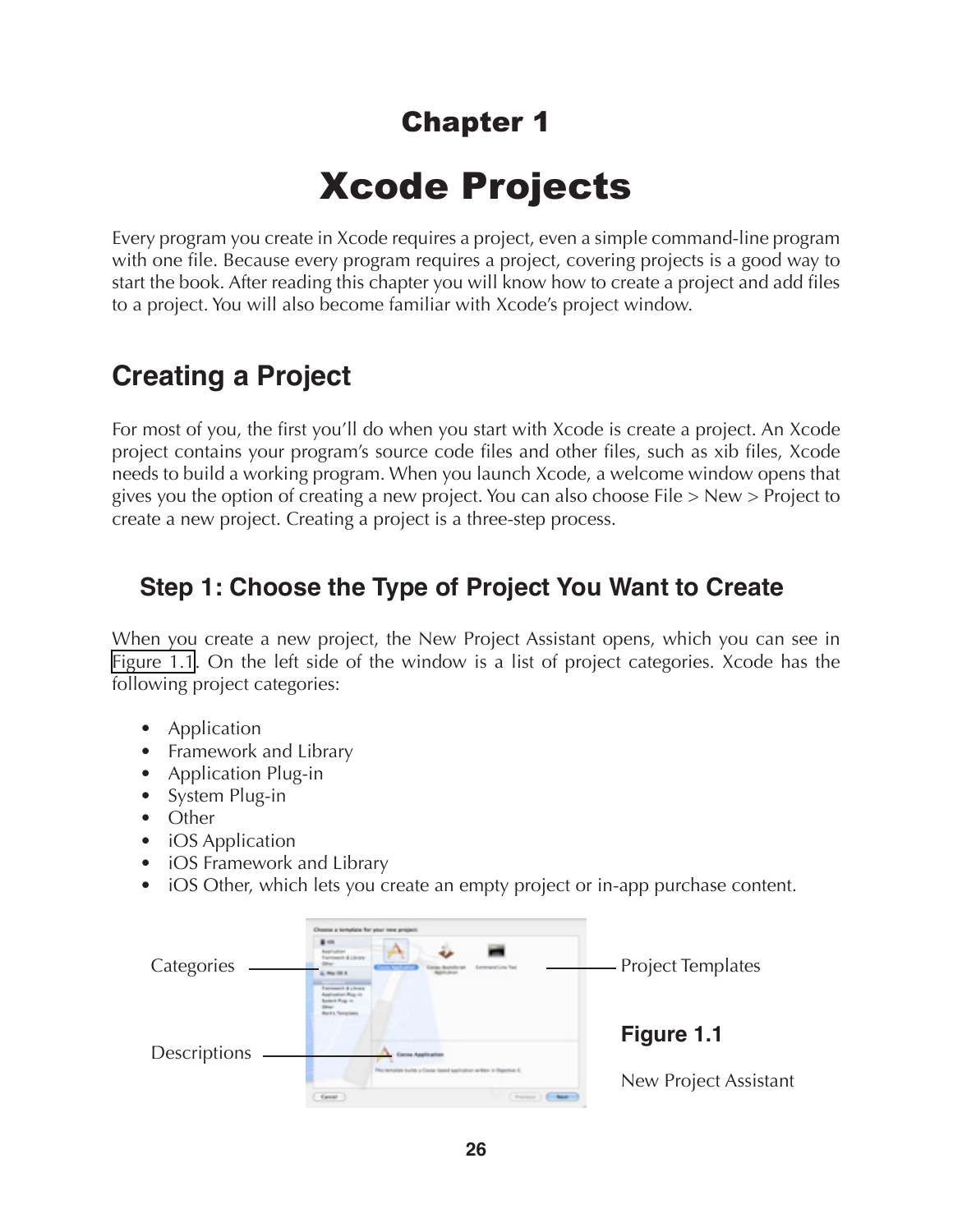I will go into greater detail on the types of projects shortly, but most of you will be making application projects. Selecting a category shows the projects you can create for a given category. When you select a project, a description appears at the bottom of the New Project Assistant. After choosing the type of project you want to make, click the Next button to move on to Step 2.

## **Step 2: Choose a Product Name**

What you can do in Step 2 depends on the type of project you select in Step 1, but choosing a product name is one thing you will do for every project. The product name is the name of what Xcode builds. For an application the product name is the application name. The product name is also the name Xcode gives the project file.

Xcode 4.4 adds an Organization Name text field for most project templates. The name you enter in the text field appears in the copyright notice at the top of new source code files Xcode adds to the project.

Many Xcode project templates let you specify a company identifier along with the product name. The company identifier uniquely identifies you as the creator of the product. It takes the following form:

#### com.CompanyName

You can use your name as a company name if you don't work for a company.

If your project uses the Cocoa or Cocoa Touch frameworks, you will see a checkbox named Include Unit Tests. Selecting this checkbox tells Xcode to add a unit testing bundle target to your project. Select the checkbox if you're going to unit test your project.

Projects that use the Cocoa and Cocoa Touch frameworks should see a Use Automatic Reference Counting checkbox. Selecting the checkbox tells Xcode to use automatic reference counting, which simplifies memory management in Objective-C applications. I recommend using automatic reference counting for new projects.

Cocoa and iOS applications may see a Class Prefix text field. If you enter a prefix in this field, Xcode adds the prefix to any classes and class files you create in the project. An example of a class prefix is the NS prefix used in many Cocoa classes. If you enter XYZ for a Cocoa application project, Xcode adds the files XYZAppDelegate.h and XYZAppDelegate.m to the project. The name of the class in this case XYZAppDelegate.

As I said at the beginning of this section, the choices you can make in Step 2 depend on the type of project you create. Some examples of the choices you can make include the following: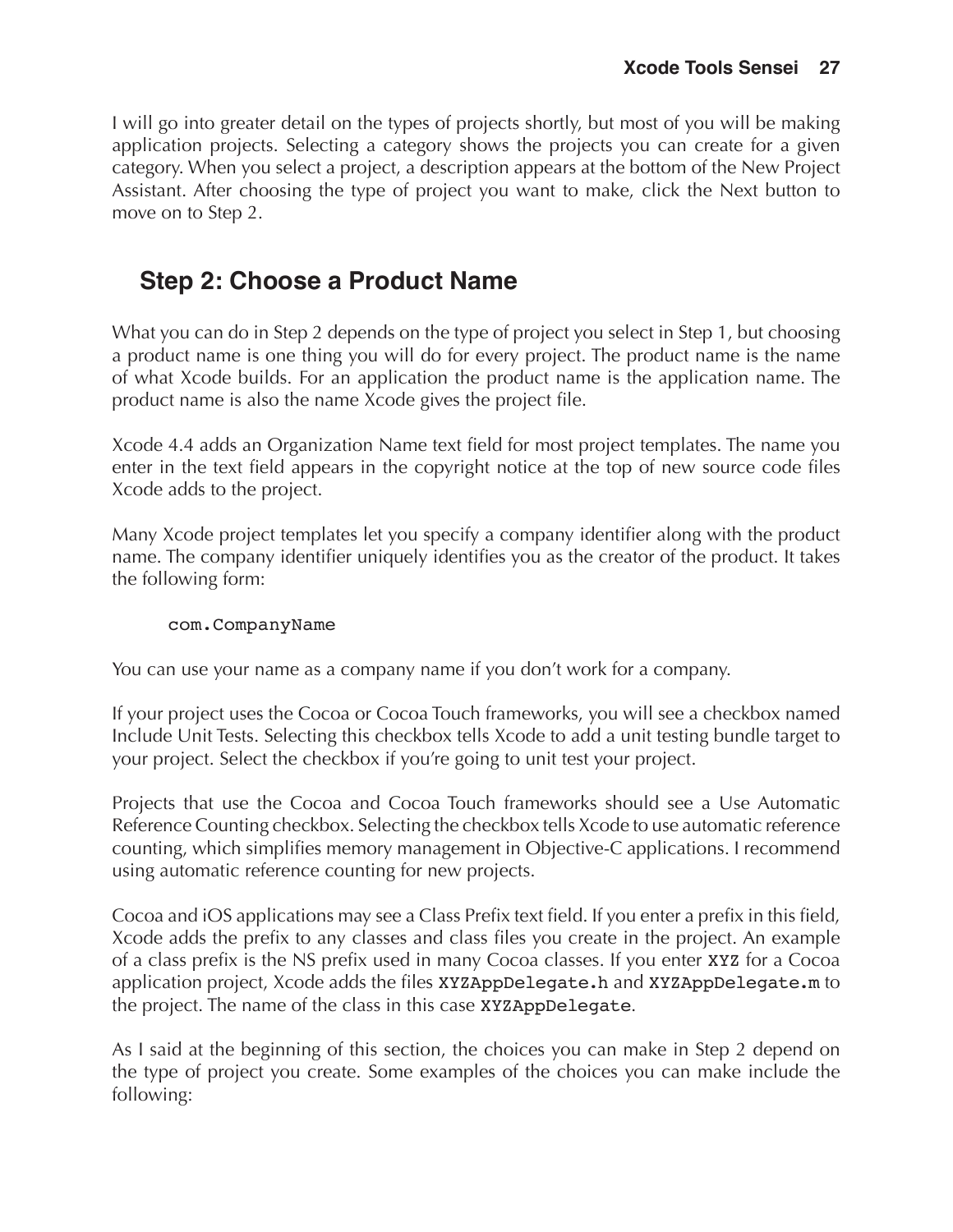- Using Core Data in Cocoa applications and some iOS applications.
- The language to use for a command-line tool.
- The type of library to create for a library project: static or dynamic.
- Creating a document-based Cocoa application.
- Picking the device for some iOS applications: iPhone or iPad.

After making your choices, click the Next button to move on to the final step.

## **Step 3: Save the Project**

Tell Xcode where you want to store the project and click the Create button. Congratulations! You've created an Xcode project.

At the bottom of the Save panel you will see a checkbox named Create local git repository for this project. If you select this checkbox, Xcode creates a git repository for your project and places the project under version control. A version control system tracks the changes made to files and who made the changes. Read Chapter 8, "Version Control", for more information on version control.

If you're learning programming, you don't need to create a git repository for your project. Larger projects and projects with a long lifespan are the types of projects that would benefit from creating a git repository.

## **The Project's Contents**

After creating a project, you should see its contents on the left side of the project window. What Xcode includes in a project depends on the type of project you create. Xcode includes the following files for a Cocoa application:

- Three Objective-C source code files: main.m, AppDelegate.h, and AppDelegate.m. The app delegate files may have the name of your project as a prefix.
- The Cocoa framework.
- A xib file, MainMenu.xib, containing the user interface. Select the xib file to build the user interface.
- Two property list files, Info.plist and InfoPlist.strings. The property list files may have the name of your project as a prefix, like ProjectName-Info. plist. Property list files are XML files that consist of key/value pairs. The key stores the property name, and the value stores the property's value. The Info.plist file contains information about the application, such as its name and version number. The InfoPlist.strings file contains localized application information, such as a copyright notice. There will be one InfoPlist.strings file for each spoken language your application supports.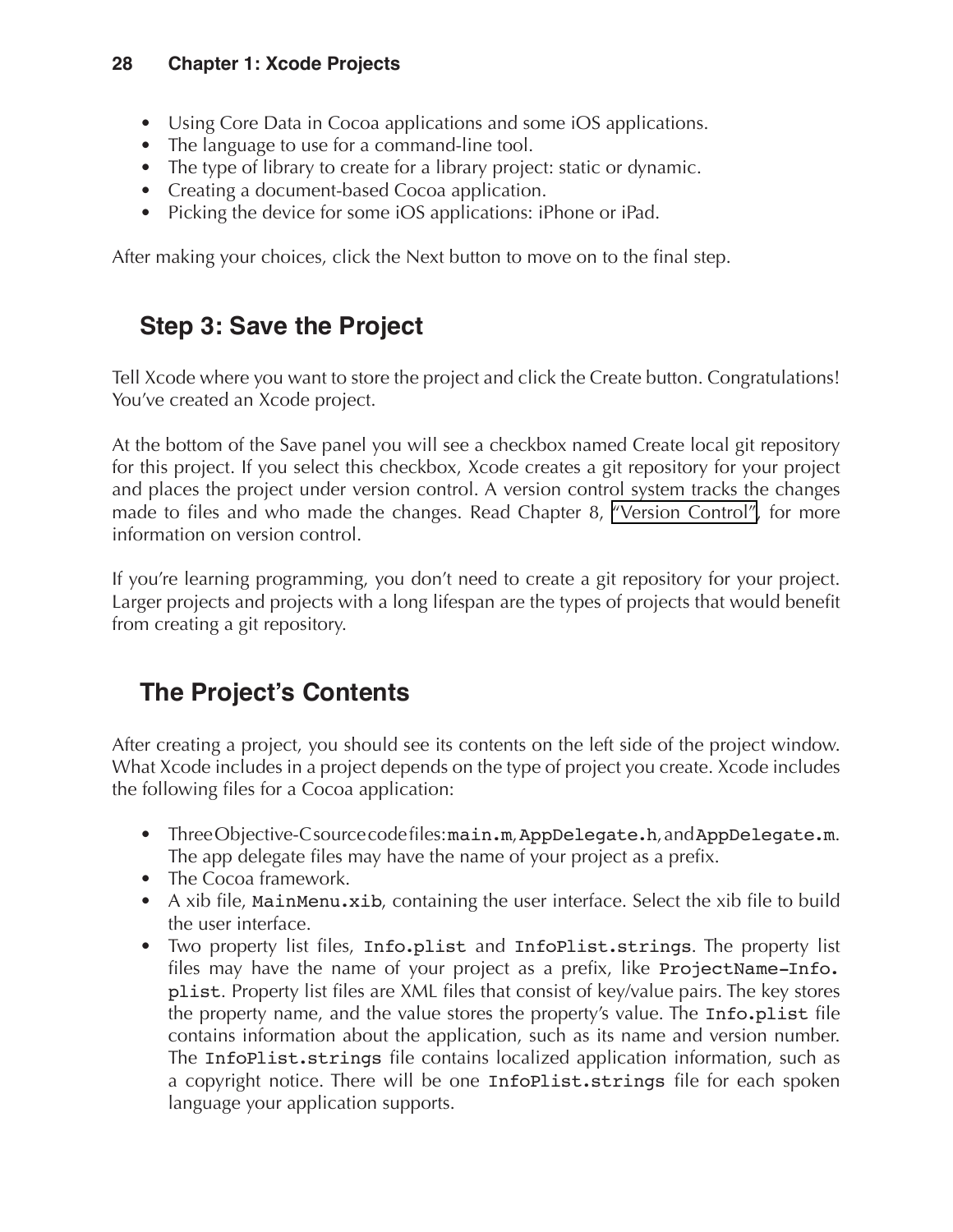- A prefix header, ProjectName-Prefix.pch. Xcode precompiles the header files in the prefix file, which makes your project compile faster.
- A rich text file, Credits.rtf, that lets you credit everyone who helped create the application.

Each project type includes its own set of files. A Core Data application is going to use the Core Data framework along with the Cocoa framework. It also will include a data model file with the extension .xcdatamodeld. A C++ command-line application won't include any frameworks or xib files. What's important to know is each of Xcode's project types provides a starting point for writing your own programs. You can focus on writing code rather than worrying about forgetting a framework.

Assuming you choose a Cocoa application project, you can run it without writing any additional code. If you're getting antsy to do something on the computer, you can test my previous statement by clicking the Run button on the left side of the project window toolbar. Xcode will compile the source code and run the application, which displays a blank window on the screen.

## **Application Projects**

Application projects enable you to create Mac applications that can be launched from the Finder. You can create GUI applications using the Cocoa framework or command-line applications that run in the Terminal application. If you're learning programming or learning Mac development with Xcode, you'll be creating application projects.

### **Cocoa Projects**

You have a choice of two Cocoa projects: Cocoa Application and Cocoa AppleScript Application. The Cocoa application project uses Objective-C as its programming language. Objective-C is Cocoa's native language and is the language to use if you're not sure about what language to use.

As its name implies, the Cocoa AppleScript application project lets you write a Cocoa application in AppleScript. AppleScript is good for small applications, but it's not suited for large applications. AppleScript was designed for writing scripts to automate other applications, not for writing large applications.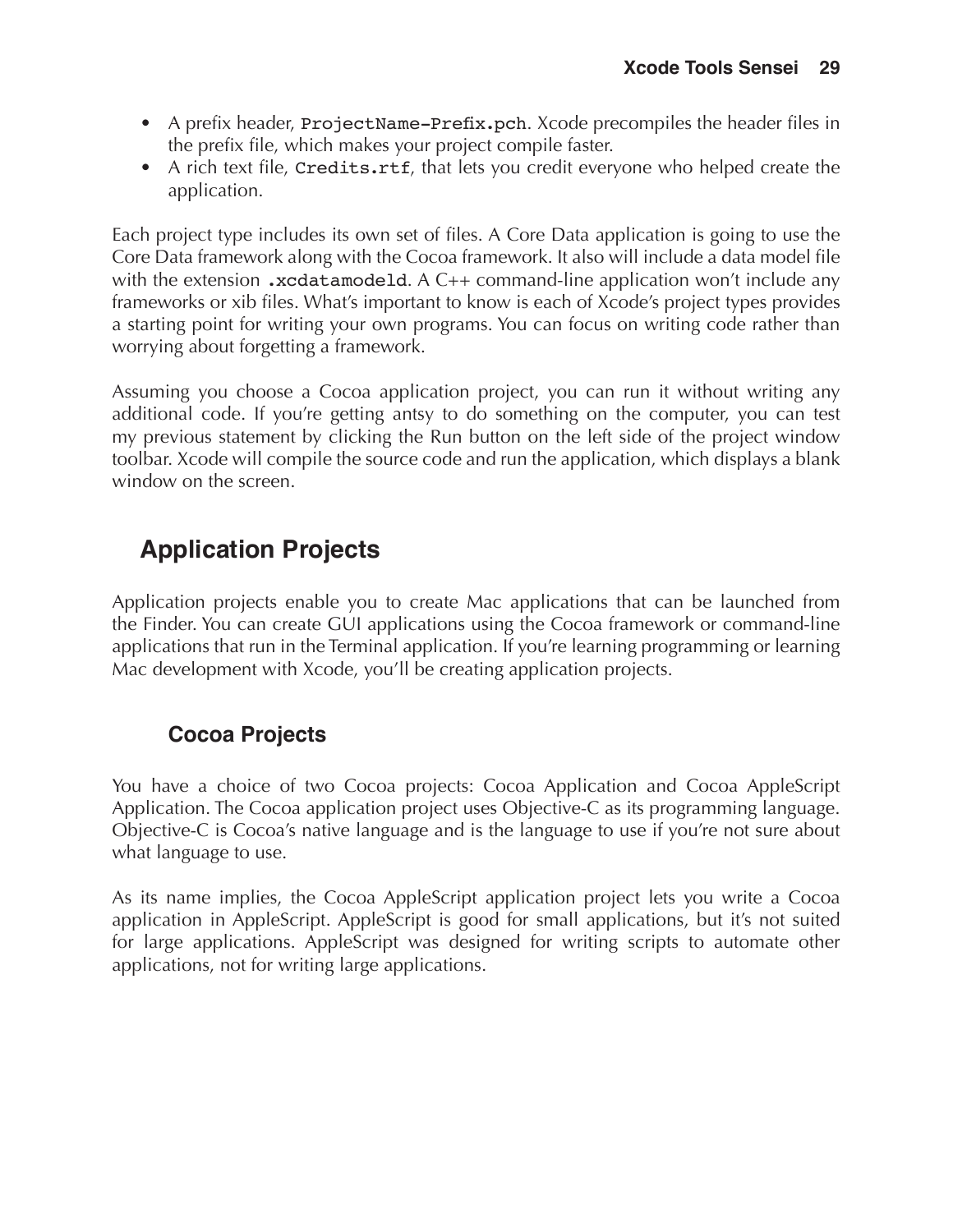### **Document and Non-Document Applications**

Cocoa applications give you the option of writing an application or a document-based application. The difference between the two application types is document-based applications can have multiple documents open at one time. Text editors, spreadsheets, and web browsers are examples of document-based applications; you can have five documents open at once. iPhoto is an example of an application; you don't open five windows with each one displaying a different photo. If your application creates a new window when the user chooses File > New, you should create a document-based application.

If you create a document-based Cocoa application, Xcode asks you for the name of the document class, which is a subclass of NSDocument. Xcode creates a source code file and a xib file with the document class name you supply. Xcode also asks you for a file extension for the documents your application creates.

### **Core Data Applications**

Core Data application projects are Cocoa applications that use the Core Data framework. The Core Data framework makes creating data structures for your Cocoa applications easier. Core Data lets you use Xcode's modeling tools to define your program's data structures instead of writing code. Read Chapter 5, "Modeling Tools", for more information on Xcode's modeling tools.

If you decide to use Core Data in a Cocoa application project, you have the option to include a Spotlight importer. Your application would require a Spotlight importer if it uses a custom document format and you want Spotlight to be able to find your application's files when the user searches in the Finder.

### **Command-Line Tool Projects**

Command-line tool projects create programs that run from the Terminal application instead of the Finder. If you're learning C, C++, or Objective-C, command-line tool projects are perfect. They let you use the standard C and C++ functions to print output on the screen. Those functions don't work with graphical user interfaces like Mac OS X's. By using a command-line tool project, you can learn the language without having to deal with the complexity of writing Mac programs. You can write command-line tool programs in C, C++, or Objective-C. Use the Type pop-up menu to choose the language. Choose Foundation to create an Objective-C program.

You can also create command-line tool projects that use the Core Data, Core Services, and Core Foundation frameworks. Most Core Data applications work with the Cocoa framework, but you can use Core Data to write a command-line program.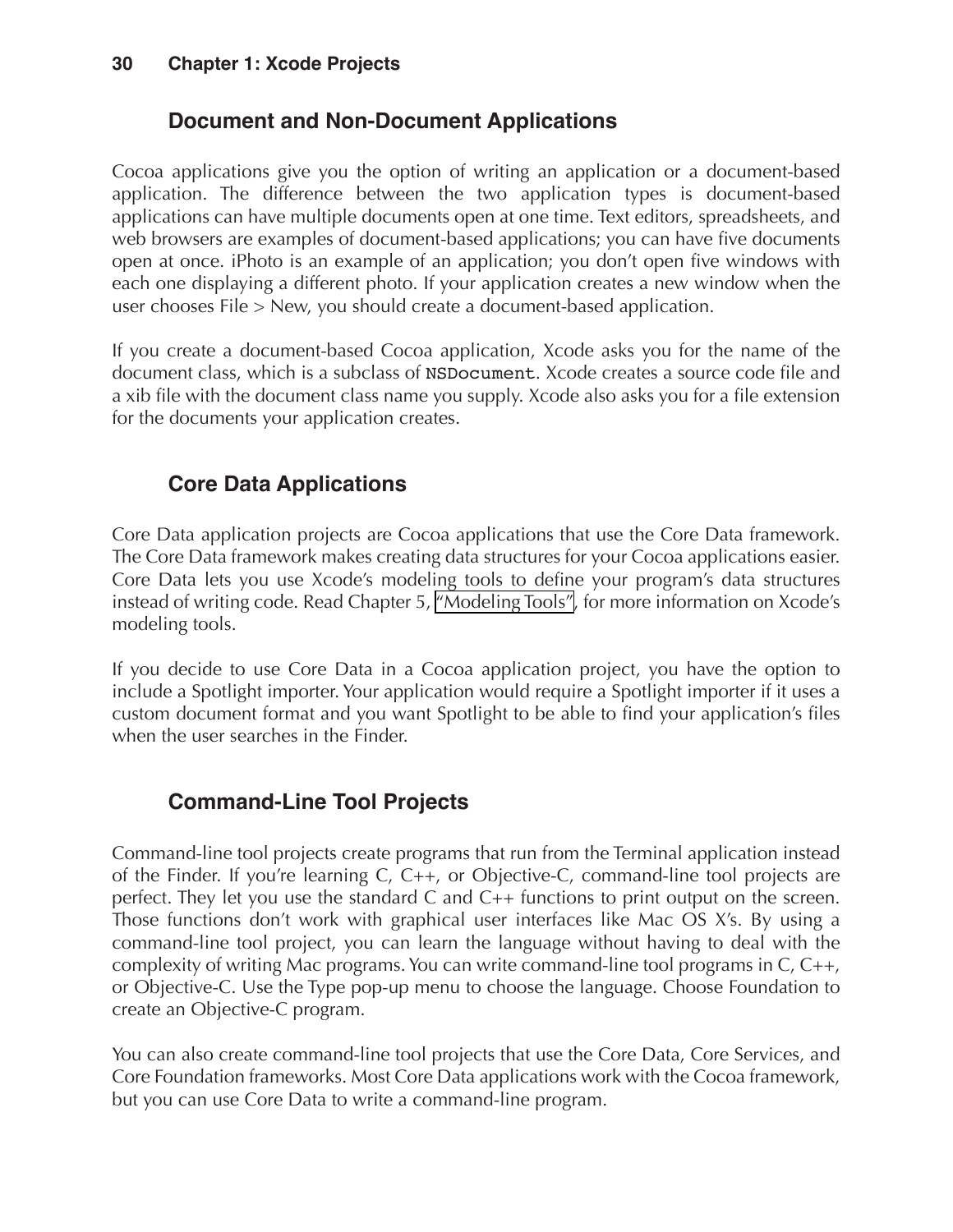Core Services contains the operating system services that have nothing to do with a program's user interface, such as networking, file management, memory management, and multiprocessing. Higher-level frameworks like Cocoa sit on top of Core Services. The Core Foundation framework is the C language equivalent of the Foundation framework. It allows C and C++ programs to take advantage of the Foundation framework.

### **Framework and Library Projects**

The projects in the Framework and Library group are meant for reusable code. The code could be used by you in multiple projects or it could be used by developers all over the world in their projects. There are three categories of projects in the Framework and Library group: libraries, frameworks, and bundles.

#### **Libraries**

You can write libraries in C, C++, or Objective-C. If your library is going to be used on operating systems other than Mac OS X, use a C or C++ library project.

When you create a library project, you must choose between creating a static or a dynamic library. A *static library* is linked to an application when compiling the application. A *dynamic library* is linked when the application runs. Static libraries are easier to use, but dynamic libraries can save memory if multiple running applications use the same library. Suppose you have a library that five running applications use. A static library would load five copies of the library, one for each application. A dynamic library would load one copy, shared by the five running applications.

### **Frameworks**

Frameworks are similar to dynamic libraries, but they also contain header files and resource files. Frameworks are easier to use than dynamic libraries. The problem with frameworks is they work only on Mac OS X. Frameworks are a good choice for reusing Cocoa code.

### **Bundles and XPC Services**

You use bundle projects most often to create plug-ins, programs other applications use to add features to the application. Lots of applications support plug-ins, such as iPhoto, Photoshop, Maya, and REAL Studio. Bundles can be created using the Cocoa and Core Foundation frameworks.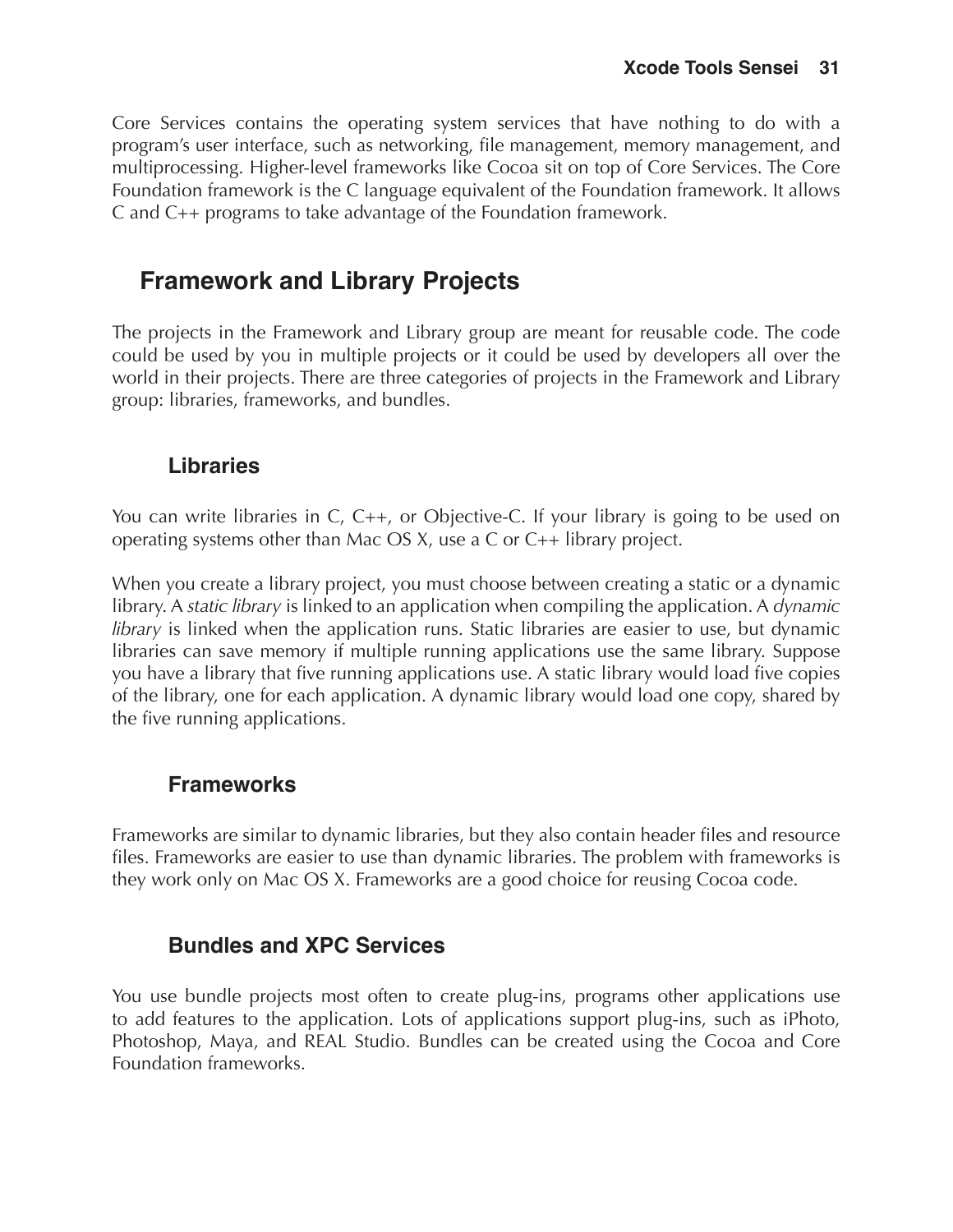An XPC service provides a low-level method of interprocess communication that is compatible with Apple's Grand Central Dispatch technology. Apple's *Daemons and Services Programming Guide*, which is part of Apple's developer documentation, has more information on XPC services.

## **Application Plug-in Projects**

The Application Plug-in group has project templates to create plug-ins for Automator, Address Book, Installer, and Quartz Composer. The Automator plug-in project lets you create Automator actions. An action is a loadable bundle that performs one task. Create workflows in Automator by linking actions together. Use workflows to automate tasks in your application and other applications. You can write Automator actions using AppleScript, Objective-C, or shell scripts.

## **System Plug-in Projects**

The system plug-in projects are lower level than the application plug-in projects.

- Generic C++ plug-in
- Generic kernel extension
- Image unit plug-in
- IOKit driver
- Preference pane
- Quick Look plug-in
- Screen saver
- Spotlight plug-in
- Sync schema (removed in Xcode 4.4)

Use the generic C++ plug-in project if you need to write a plug-in that isn't covered by the other projects in the System Plug-in group.

The generic kernel extension project lets you write a kernel extension. Kernel extension programming is low-level operating system programming with the potential to wreck your computer so be careful if you choose to write a kernel extension.

The image unit plug-in project creates a plug-in for Core Image. Core Image is a Mac OS X technology for applying effects and filters to images.

Use the IOKit driver project to write drivers for peripherals like joysticks, gamepads, printers, and scanners.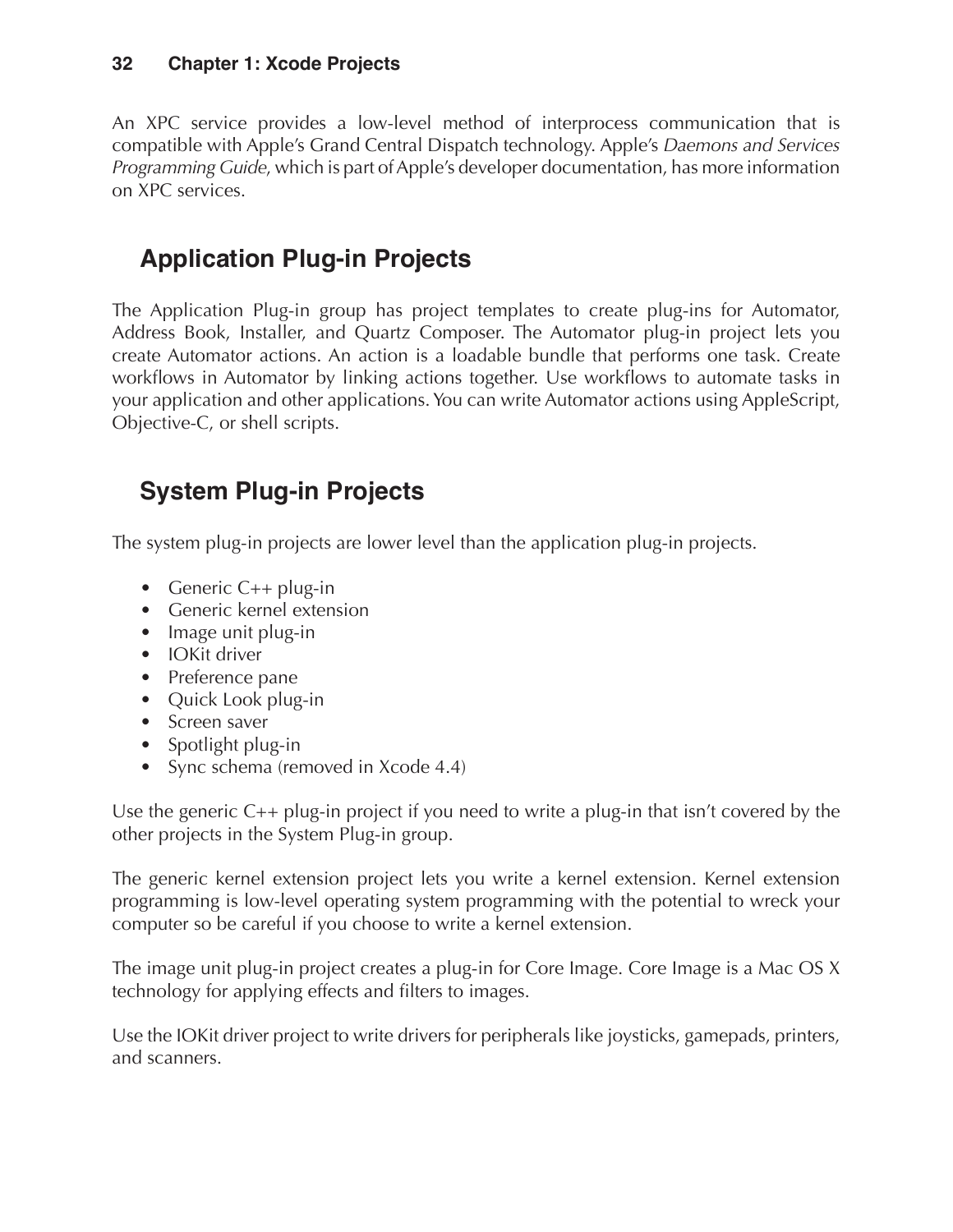The preference pane project lets you build a preference pane, which is a plug-in for the System Preferences application. Choose Apple > System Preferences to launch System Preferences.

If you have a custom document type, a Quick Look plug-in for that document type lets the user examine a document by choosing File > Quick Look in the Finder.

The screen saver project lets you write a Mac screen saver.

The Spotlight plug-in project is used to import metadata from a file. If your application uses a custom file type and you want it to be searchable in the Finder using Spotlight, create a Spotlight plug-in.

The sync schema project lets you build a schema to synchronize data between your application, other applications, and other devices. Suppose you have an application the user has installed on a desktop Mac. With a sync schema the user could synchronize their data with a laptop, cell phone, or iPod.

### **Other Projects**

There are three possible templates in the Other group: empty project, external build system project, and in-app purchase content project. External build system projects use a program other than Xcode to build the projects. There are two cases where you would use an external build system project. The first case is when you want to use a different build system than Xcode's to build your project. This situation occurs most often when you're writing software for multiple operating systems. Build systems like make, SCons, and CMake let you build your program in a cross-platform manner. You can use one of these build systems to build a Mac application in Xcode, a Windows application in Visual Studio, and a Linux application in Eclipse.

The second case to use an external build system project is when you're writing a program in a language other than the ones for which Xcode supplies compilers: AppleScript, C, C++, and Objective-C. An external build system project lets you use Xcode to write code in any programming language, as long as you install that language's compiler on your Mac. Mac OS X ships with Java, Perl, Python, and Ruby so you don't have to install anything to use those languages.

When you choose to create an external build system project, Xcode asks you for the path to the build tool you're going to use to build the project. The initial tool is make. If you're going to use a different tool to build your project, enter the path to the tool in the Build Tool text field.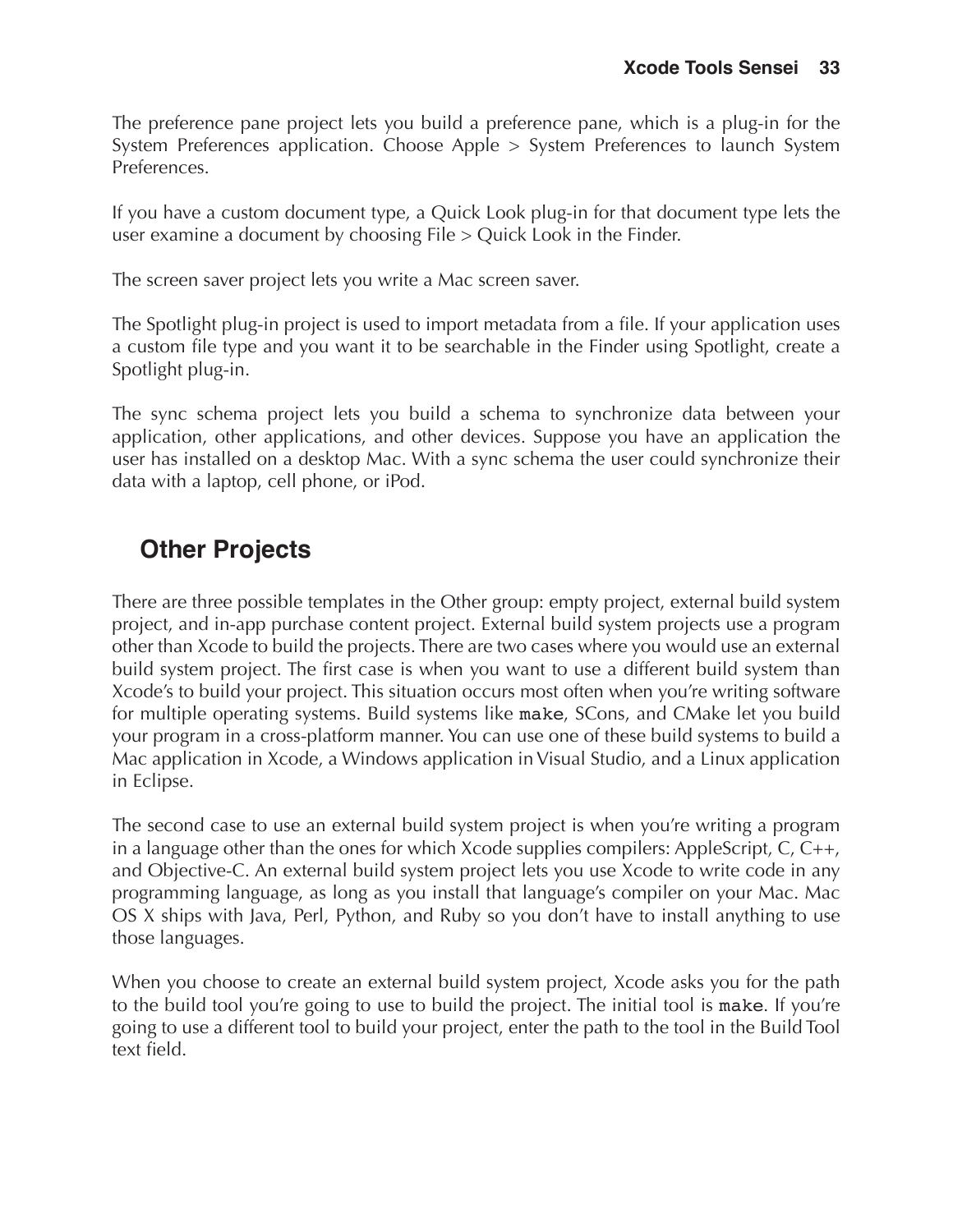Xcode 4.4 adds the in-app purchase content project template for both Mac and iOS applications. Because in-app content requires an app, most of you will add an in-app purchase content target to an application project instead of creating a new project. Refer to the "Adding Targets" section in Chapter 6, "Building Projects", for more information on adding targets to a project.

## **iOS Application Projects**

The iOS Application group has project templates to write applications that run on the iPhone, iPod Touch, and iPad. Xcode has the following iOS application templates:

- Master-detail application
- OpenGL game
- Page-based application
- Single view application
- Tabbed application
- Utility application
- Empty application

Master-detail applications usually contain a master list of items. Selecting an item from the list displays information about the selected item. The master-detail application template includes a navigation controller to display the master list of items. The template also includes a split view for iPad applications.

The OpenGL game template includes the OpenGL ES framework. If you're writing a game or an application that requires high-performance graphics, use the OpenGL game template.

The page-based application template includes a page view controller, which simplifies dealing with multiple pages of information in your application. The single view application template is for iOS applications that use only one view.

The tabbed application template includes a tab bar and a view controller for the tab bar. If your application uses a tab bar, choose the tabbed application template.

The utility application template is used to write simple applications that do not require much input from the user. An example of a utility application is an application that provides a five-day weather forecast.

The empty application template provides a window and an application delegate. You can use this template as the starting point for any iOS application.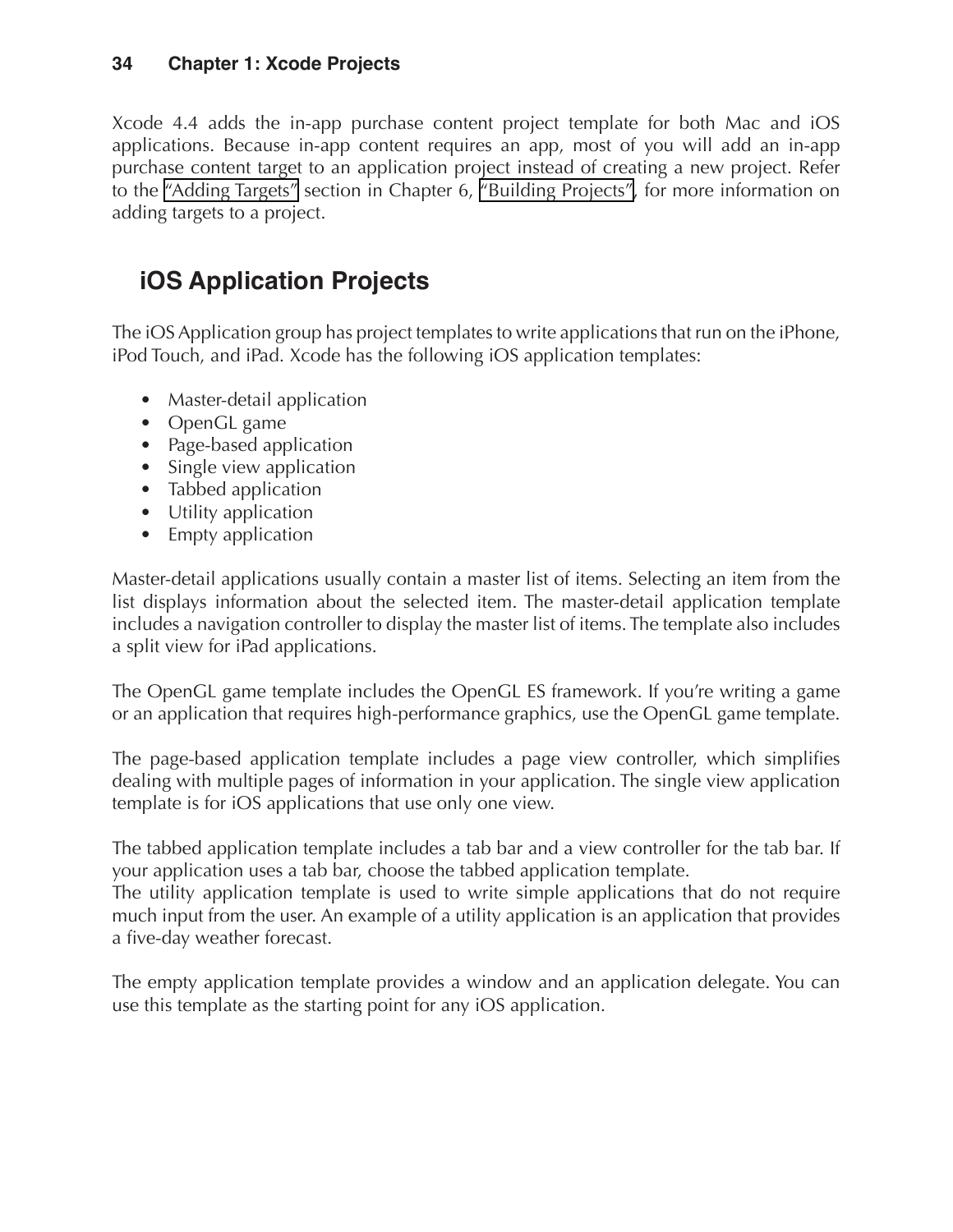#### **Devices**

When you choose a product name for your iOS application project, you should see a Devices pop-up menu. The menu determines the devices your application supports and determines the xib file Xcode creates for you. If you pick iPad, Xcode gives you an iPad xib that includes an iPad-sized main window. If you pick iPhone, Xcode gives you an iPhone xib that includes an iPhone-sized main window. If you pick Universal, Xcode creates two xib files: one for iPhone and one for iPad.

Creating a universal application is easy. All of the iOS application templates can create a universal application that runs on both iPhones and iPads. Choose Universal from the Devices menu.

#### **Core Data**

Several of the iOS application templates give you the option to use Core Data. Core Data lets you use Xcode's modeling tools to define your program's data structures instead of writing code. If you can use Core Data, there will be a Use Core Data checkbox below the Product Name text field. Select the checkbox to use Core Data. If you decide to use Core Data, Xcode adds the Core Data framework and a data model to the project.

### **Storyboarding**

When naming your project, you should see a Use Storyboards checkbox. Selecting the checkbox tells Xcode to add storyboard files to your project instead of xib files. Storyboards allow you to view all your application's screens in one place. Read the section "Storyboarding" in Chapter 4, "Creating User Interfaces for iOS Applications", for more information on storyboarding.

## **iOS Library Projects**

The library project template lets you create a static library using the Foundation framework.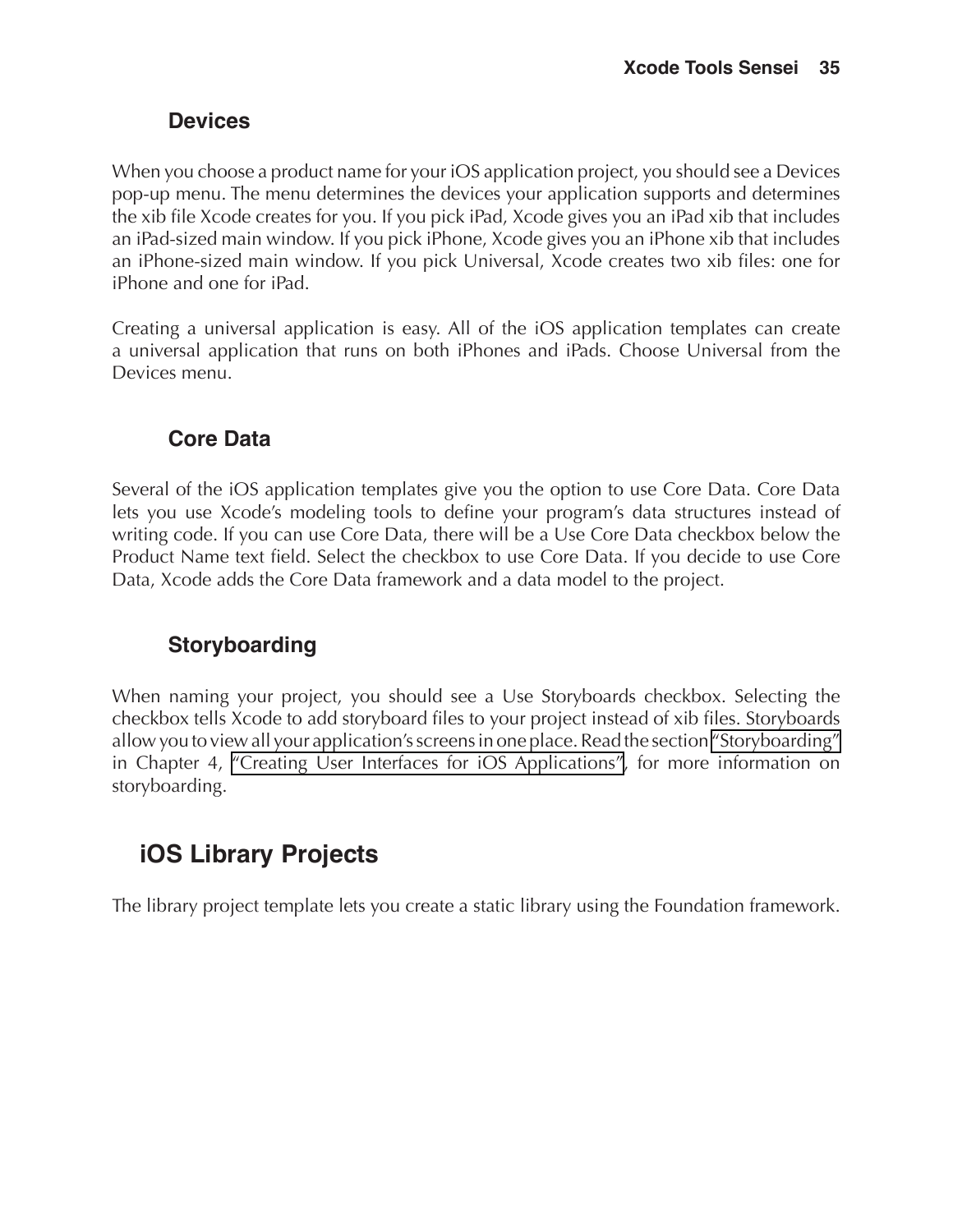## **Project Window**

The project window, shown in [Figure 1.2](#page-10-0), is your project's home when working in Xcode. It has the following components:

- Toolbar
- **Navigator**
- **Editor**
- Utility area
- Debug area

All five areas of the project window may not be visible initially. Use the View menu or the View buttons on the project window toolbar to control what appears in the project window. The View menu also lets you go to specific areas of the project window, such as going to a specific navigator.

## **Toolbar**

At the top of the project window is the toolbar, which provides you easy access to tasks you perform most. On the left side of the toolbar are controls related to running your program in Xcode. There are buttons to run your program and stop running it. Next to the Run and Stop buttons is the Scheme menu. A scheme lets you control how Xcode builds, tests, and launches your project. I cover schemes in more detail in Chapter 6, "Building Projects"; read the "Schemes" section.



### <span id="page-10-0"></span>**Figure 1.2**

Project window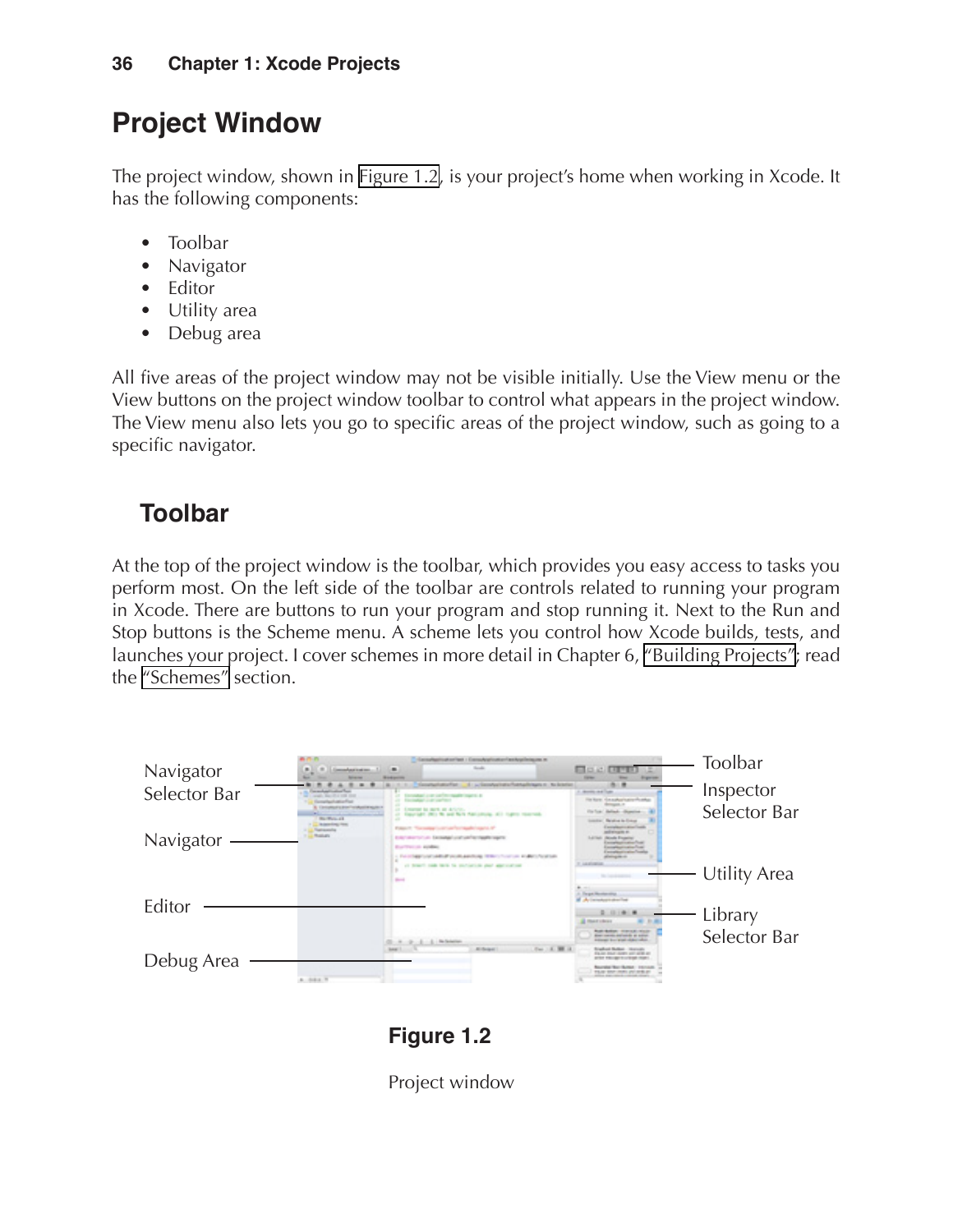Next to the Scheme menu is a Breakpoints button that toggles your breakpoints. Initially any breakpoints you set are deactivated. Clicking the Breakpoints button activates the breakpoints you set, and Xcode runs your project in the debugger when you click the Run button. Clicking the button a second time deactivates the breakpoints, and Xcode runs your project outside the debugger. Chapter 7, "Debugging", has more information on debugging and breakpoints.

In the center of the toolbar is the status area. It shows the progress of time-consuming tasks like downloading documentation.

On the right side of the toolbar are three sets of buttons: Editor, View, and Organizer. The Editor group has three buttons and tells Xcode what editor to use: standard, assistant, or version. The standard editor gives you one large area for editing. The assistant editor splits the editor in two. For source code files the assistant editor shows the file and its counterpart. If you select a header file in the navigator, the assistant editor shows both the header file and its corresponding implementation file. The version editor works only with files under version control. It lets you compare versions of a file. You can also use the View menu to pick your editor by choosing View > Standard/Assistant/Version Editor > Show Standard/ Assistant/Version Editor.

The View group of buttons determines what project views are visible. The first button toggles the navigator. The second button toggles the debug area. The third button toggles the utility area. You can also use the View menu to hide and show the navigator, debug area, and utility area.

The Organizer group isn't really a group because it has only one button. Clicking it opens the Organizer window. Read the ["Organizer"](#page-33-0) section later in this chapter for more information on the Organizer.

## **Navigator**

Xcode projects have a lot of information to track. The information you want to access depends on what you're currently doing. When you're writing code, you want access to the files in the project. When you build your project, you want access to compiler errors and build logs. When debugging, you want access to the breakpoints you set. The navigator lets you quickly access different areas of your project.

Above the navigator is the navigator selector bar. The navigator selector bar has buttons to pick the navigator to show. The selector bar has the following buttons, running from left to right: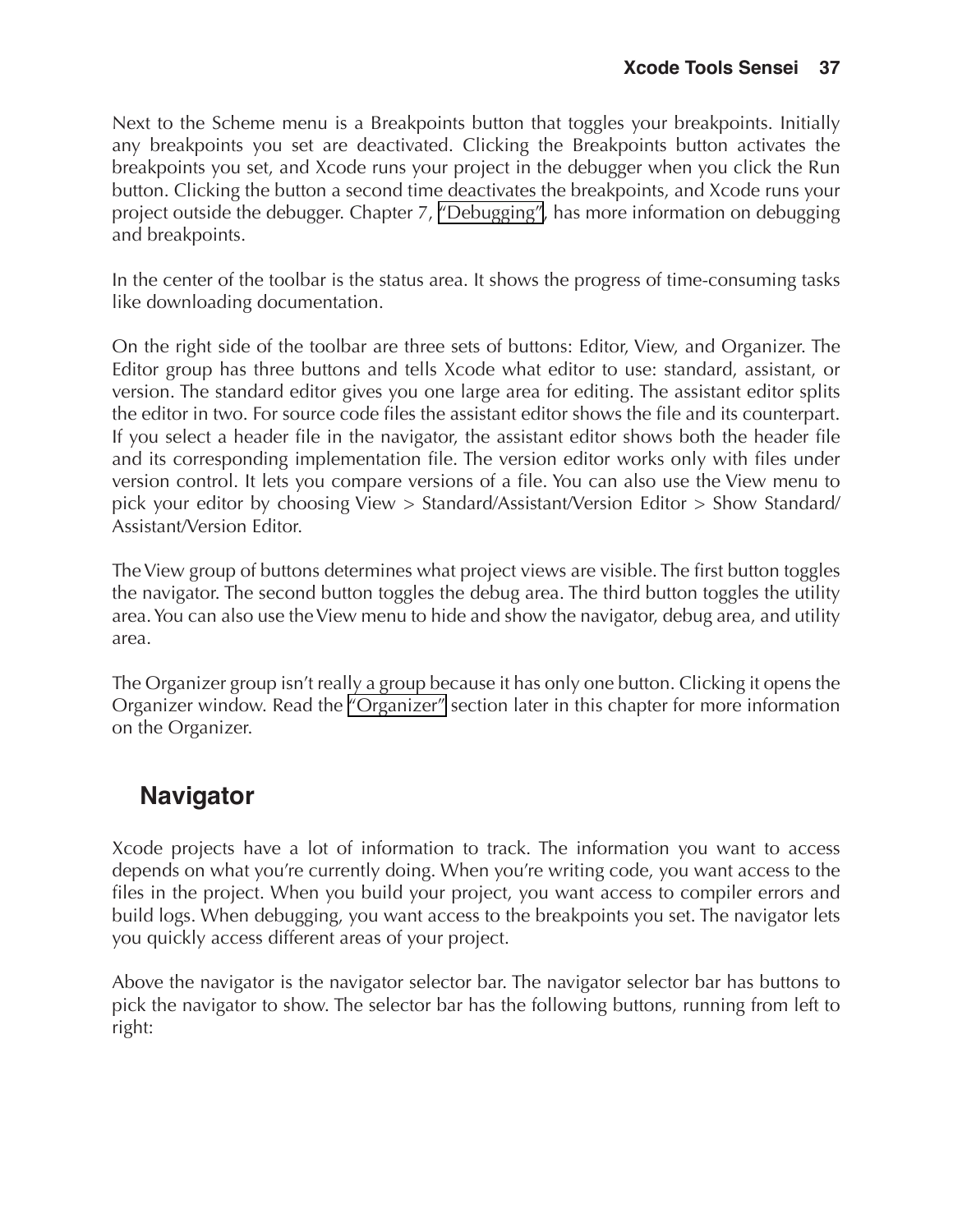- Project navigator
- Symbol navigator
- Search navigator
- Issue navigator
- Debug navigator
- Breakpoint navigator
- Log navigator

You can also go to a specific navigator by choosing View > Navigators.

### **Project Navigator**

When you create a new project, the project navigator is the navigator you see. The project navigator shows the files in your project. Selecting a file from the project navigator opens the file in the editor.

The project navigator initially shows all the files in the project. At the bottom of the navigator are controls to filter what appears in the project navigator. The search field lets you enter text. If you enter .m in the search field, the project navigator shows all the Objective-C implementation files in your project.

Next to the search field are three tiny buttons. Clicking the first button tells Xcode to show recently edited files in the project navigator. Clicking the second button tells Xcode to show files with source control status, files that are different from the version in the version control repository. If your project is not under version control, clicking the second button hides all the files in the project navigator. Clicking the third button tells Xcode to show only files with unsaved changes.

### **Project Navigator Groups**

When you examine your project's contents in the project navigator, you should see some folders. These folders are groups, which help you organize your project's files in Xcode. Groups do not correspond to folders in the file system; they exist only in Xcode.

You can create your own groups by right-clicking in the project navigator and choosing New Group. If the New Group menu item is disabled, make sure you right-click on a file or folder. The menu item is disabled if you right-click below the project's files. Selecting some files, right-clicking, and choosing New Group from Selection creates a new group and places the selected files in the group. Dragging a file from the project navigator to the folder adds the file to the group.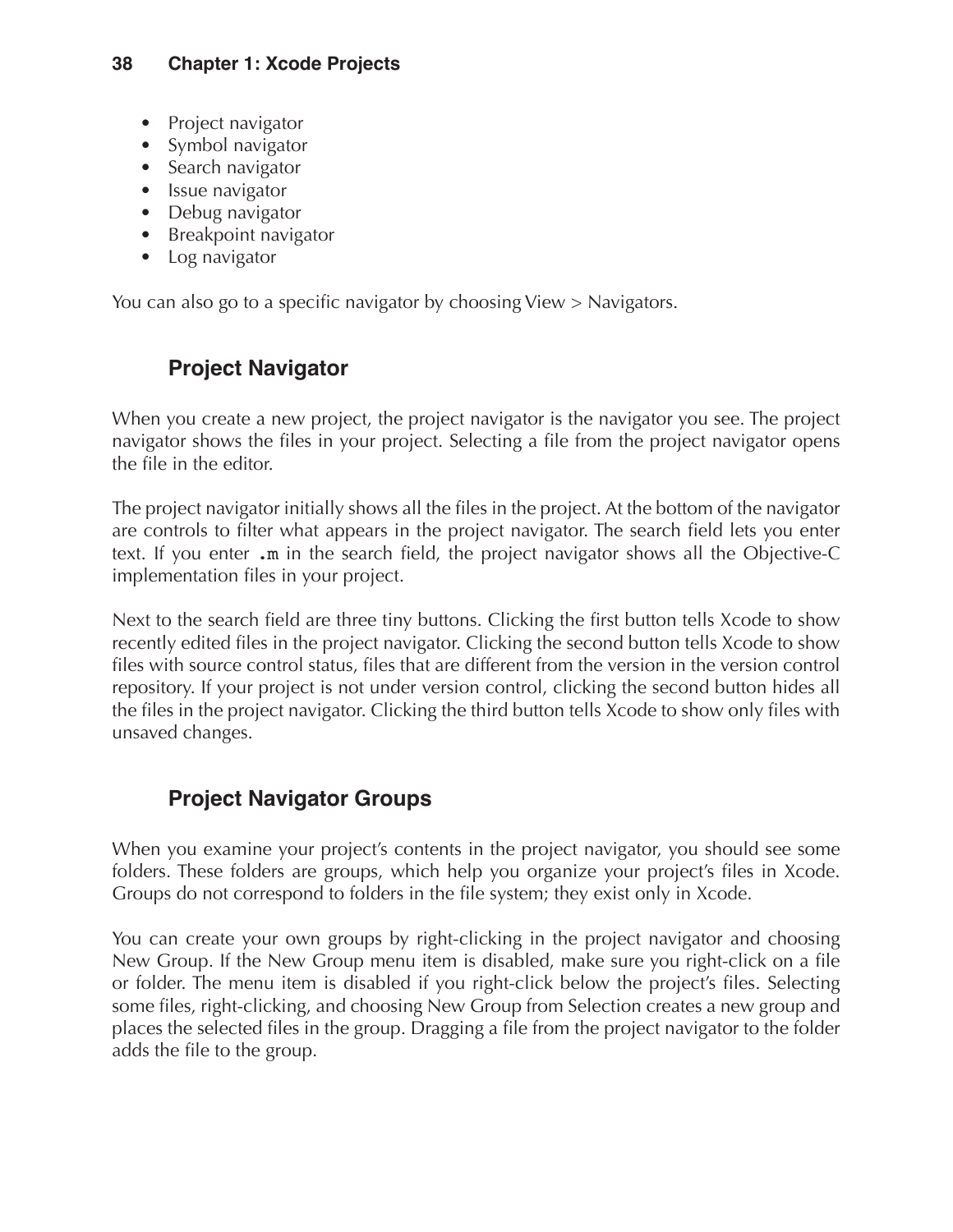Select the group in the project navigator and either click or press the Return key to rename the group. Select the group and press the Delete key to remove the group. If you have files inside the group, deleting the group also deletes the files in the group. If you don't want to delete the files, drag them out of the group before you delete the group.

### **Symbol Navigator**

The symbol navigator allows you to view the symbols in your projects. Examples of symbols are classes, variables, functions, data structures, and enumerated data types. The symbol navigator has the following groups, shown in [Table 1.1](#page-13-0):

Xcode initially shows only classes in the symbol navigator. To see the other groups, go to the bottom of the symbol navigator. There is a group of three tiny buttons next to the search field. Click the left button, the one with the letter C, to show the other groups.

For each group listed in [Table 1.1,](#page-13-0) Xcode tells you the number of that group defined in the project and the number defined in the system. Examples of system-defined symbols are symbols from the Cocoa framework and symbols from the Standard C Library. Normally the number of system-defined symbols is larger than the number of project-defined symbols. A small Cocoa application might have 5-10 classes in the project and have several hundred system classes because the Cocoa framework is large.

| <b>Symbol Type</b> | <b>Description</b>                                                                                                   |  |
|--------------------|----------------------------------------------------------------------------------------------------------------------|--|
| Classes            | Classes and their members. The Classes group is the one Objective-C<br>and $C++$ developers will use the most.       |  |
| Protocols          | Objective-C protocols. A protocol is a list of methods for another class<br>to implement.                            |  |
| <b>Functions</b>   | Functions that are not member functions of a class, such as C functions.                                             |  |
| <b>Structs</b>     | C structures.                                                                                                        |  |
| Unions             | C unions, which are similar to structs, but only one field of the data<br>structure is stored in memory at one time. |  |
| Enums              | Enumerated data types that use the enum statement.                                                                   |  |
| <b>Types</b>       | User-defined data types. If you use the typedef statement to define<br>data types, they appear under Types.          |  |
| Globals            | Global variables.                                                                                                    |  |

### <span id="page-13-0"></span>**Table 1.1 Symbol Navigator Groups**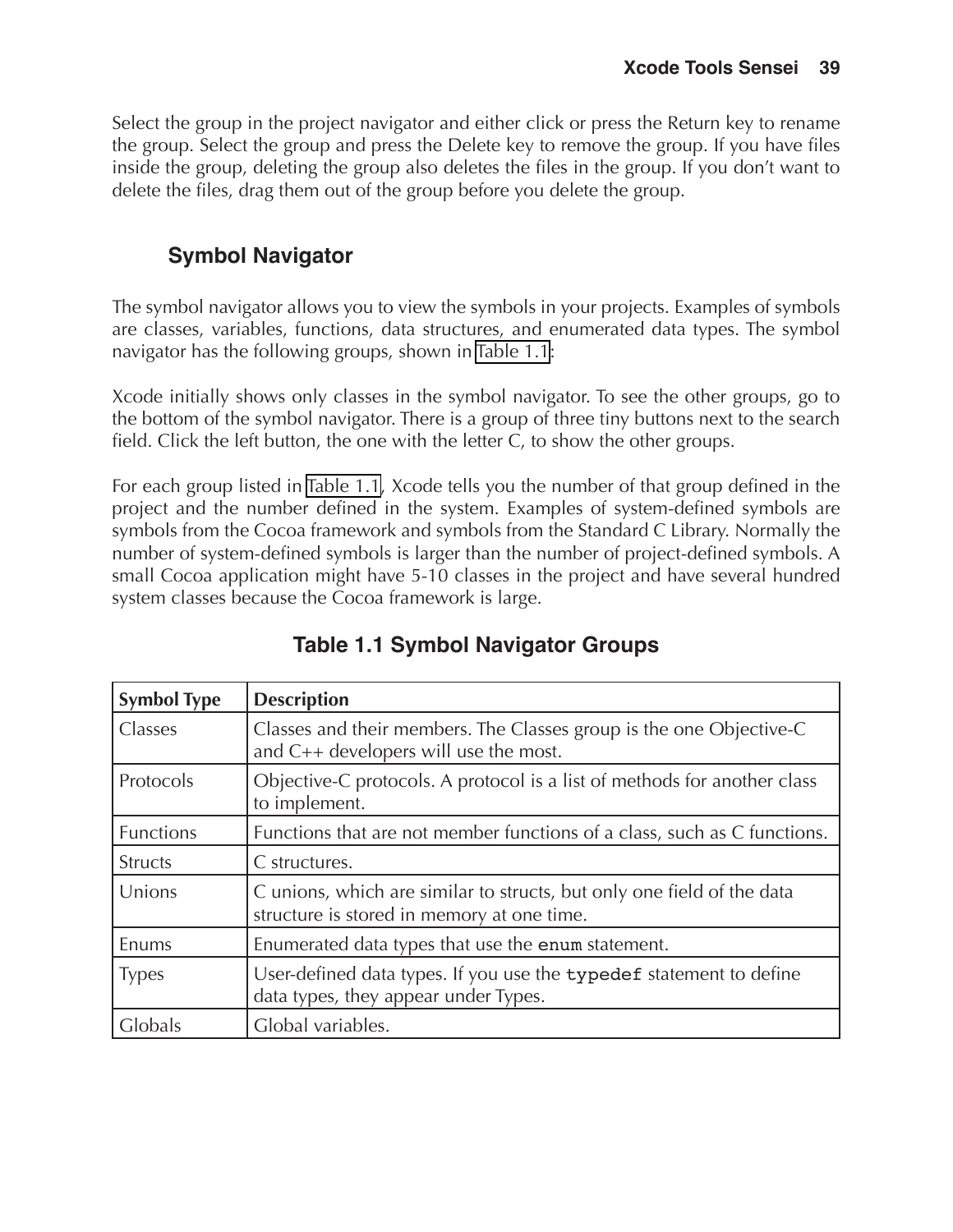Click the disclosure triangle next to an entry to see its contents. Xcode initially shows only project-defined symbols. Selecting a symbol from the symbol navigator opens the symbol's file in the editor and takes you to the symbol.

There are two buttons above the symbol navigator: Hierarchical and Flat. Clicking the Hierarchical button shows a hierarchical symbol listing. Clicking the Flat button provides one flat list of symbols in alphabetical order.

### **Filtering the Symbol Navigator's Contents**

There are two ways to filter what appears in the symbol navigator. First, you can enter text in the search field. Symbols matching the text you entered appear in the symbol navigator.

Second, you can use the three tiny buttons next to the search field to filter. The buttons from left to right are the following:

- Show only class symbols. Clicking this button shows a list of classes and hides the other groups. Showing only class symbols can help for Objective-C applications that don't have many entries for anything besides classes.
- Show only project-defined symbols. Clicking this button hides system-defined symbols. Showing only project-defined symbols allows you to focus on the symbols in your code. It also improves symbol navigator performance because Xcode doesn't have to show the system-defined symbols.
- Show containers only. Clicking this button affects the Classes group. Showing containers lists each class in the symbol navigator, but does not show the members of each class.

### **Search Navigator**

The search navigator is used for project-wide search. Choose Edit > Find to search a single file. Start entering your search term in the search field. A menu opens that has two sections: search in project and search in project and frameworks. In both sections you can find text containing the search term or find text starting with the search term. Finish entering the search term and either choose an option from the menu or press the Return key.

Xcode groups the search results by file. Selecting a search result opens the file in the editor and takes you to the result.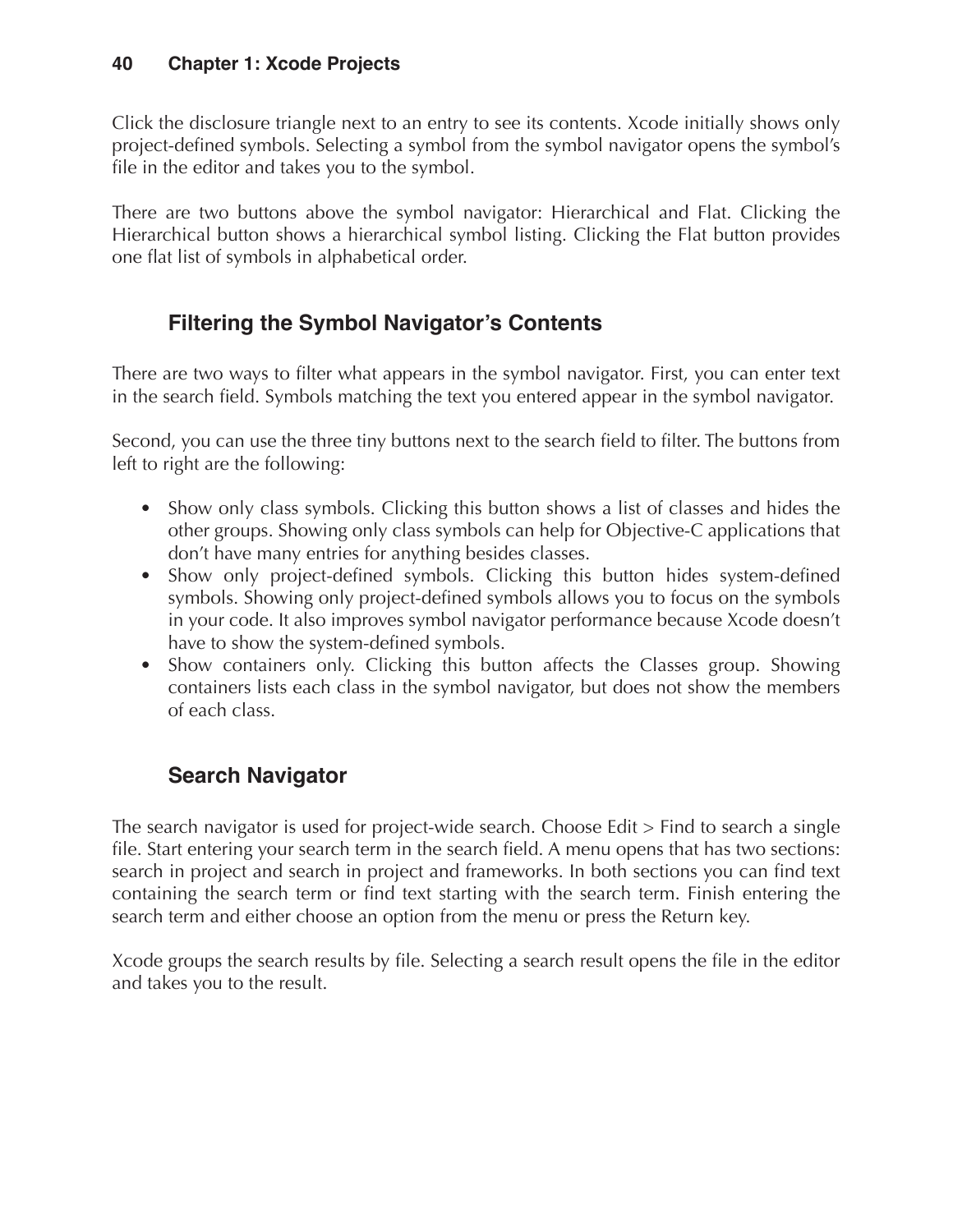#### **Customizing Your Search**

Clicking the magnifying glass button in the search field and choosing Show Find Options brings up options in the search navigator for you to customize your search. You have the following options:

- Style: textual or regular expression. A regular expression is a string that describes a search pattern. If you are unfamiliar with regular expressions, use a textual search.
- Hits must: contain, start with, match, or end with search term.
- Case: ignore or match. Suppose you enter the search term string. If you ignore the case the search navigator displays results for string, String, and STRING. If you match case, the search navigator displays results for string only.
- Find in: workspace or custom. The ["Find Scopes"](#page-15-0) section shows how to create a custom find.
- Checkbox to search linked frameworks. Searching linked frameworks can bring up lots of results.

Xcode 4.4 adds two styles for searching your project's symbols: symbol definitions and symbol references. When you use symbol definitions, the search navigator generates a listing for each place in your code that defines the symbol. When you use symbol references, the search navigator generates a listing for each place in your code that refers to the symbol. Symbol references generate more listings than symbol definitions.

Suppose you search for a function in your project named DoSomething. If you search symbol definitions, the search navigator displays one listing where you defined DoSomething in the header file and another listing where you wrote the code for DoSomething in the implementation file. If you search symbol references, the search navigator creates the two listings it creates for symbol definitions, plus a listing for each place in your code that calls DoSomething.

Xcode 4.4 adds the ability to insert a pattern into the search field. Click on the magnifying glass icon in the search field and choose Insert Pattern. Inserting a pattern allows you to search for things like tabs, white space, hexadecimal digits, email addresses, and URLs. You can add patterns to a search term to fine tune the search results.

#### <span id="page-15-0"></span>**Find Scopes**

Create a find scope when searching in the workspace is not good enough. To create a find scope, choose Custom from the Find in menu in the search navigator.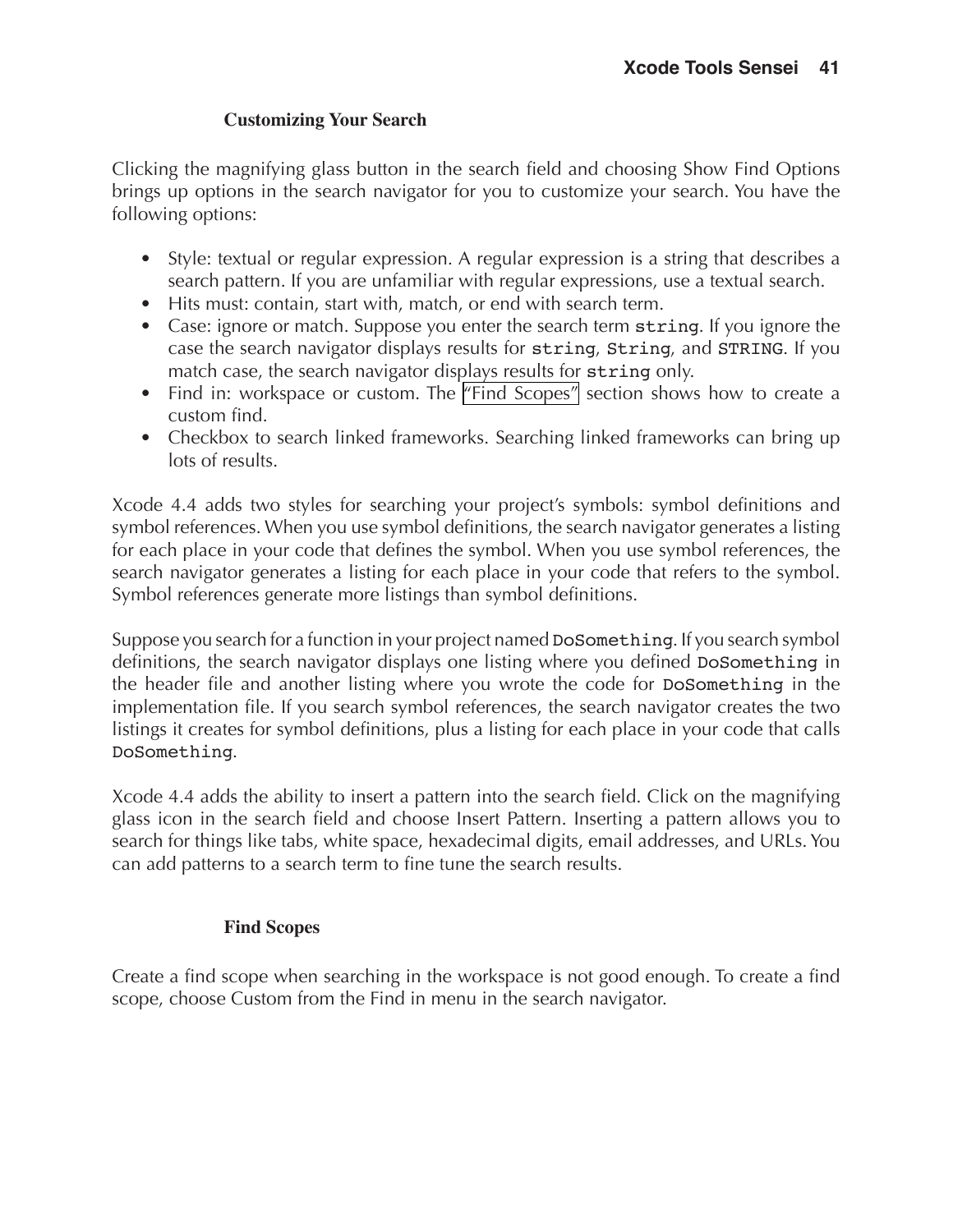When you choose Custom from the Find in menu, a sheet opens where you create find scopes. [Figure 1.3](#page-17-0) shows an example of the find scope sheet. On the left side is a list of find scopes. The list is empty if this is the first find scope you're creating. Click the  $+$  button to add a find scope. Double-click a scope entry to change its name. The scopes you create end up in the Find in menu.

Selecting a find scope from the list displays a list of conditions that must be met to show up in the search results. Click the  $+$  button to add a condition. The find scope editor has the following conditions for you to add:

- Location, which lets you search files based on location: within workspace or within a file or folder. Searching within the workspace only makes sense if you're combining other conditions because you can search within the workspace without creating a find scope. Searching within a folder would help if you wanted to search in a subfolder of your project. If you choose to search within a file or folder, click the Choose Path pop-up cell to pick a file or folder.
- Name, which lets you search files based on file name. Searching by name has the following conditions: is equal to, is not equal to, contains, starts with, ends with, or matches regex. Regex is a regular expression. Enter the term in the text field.
- Path, which lets you search multiple paths. A path has the same conditions as Name.
- Path Extension, which lets you search files based on file extension. A path extension has the same conditions as Name and Path.
- Type, which lets you search files based on file type. The Type condition has two popup cells. The first cell lets you specify is or is not. The second cell lets you specify the type of file: source code, script, a specific language, HTML, XML, any, or other type. Choose Other Type to specify a file type not listed in the pop-up cell. Enter the file extension in the text field.

#### **Find and Replace**

To do find and replace, click the Find menu next to the search field and choose Replace. An unlabeled text field appears below the search field along with Preview, Replace, and Replace All buttons. Enter the replace term in the text field. The navigator shows the search results.

Clicking the Preview button lets you preview the changes, which you can see in [Figure 1.4.](#page-17-1) In the preview window there is a listing for each search match in the project with a checkbox next to it. Selecting the checkbox tells Xcode to change that instance. Next to the listings are two panes. The left pane shows what the code will look like if you replace the text. The right pane shows the current code. There is a switch between the two code fragments with an indicator. The indicator pointing left tells Xcode to change that instance. Click the Replace button to make the changes.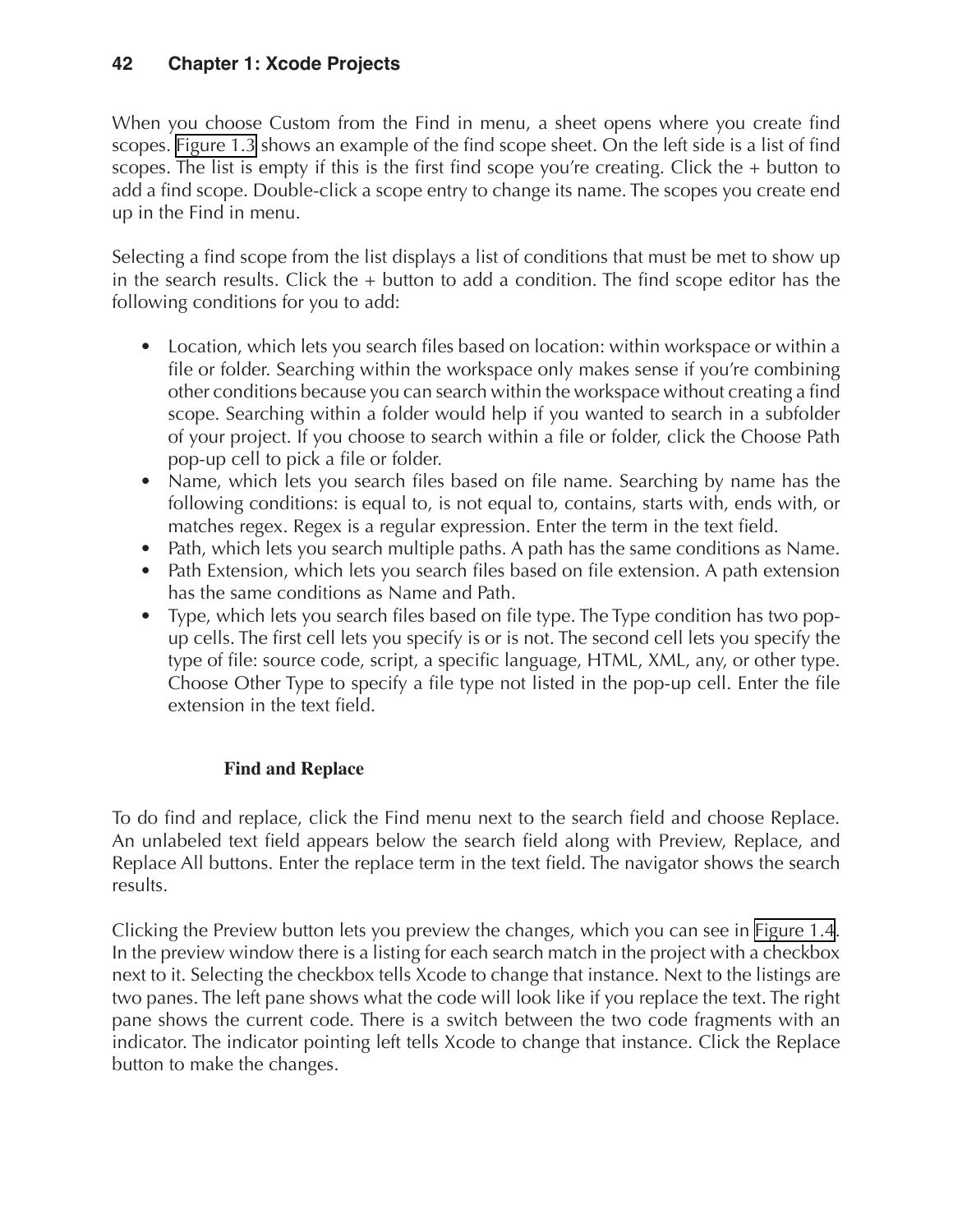#### **Issue Navigator**

The issue navigator lists any compiler errors, warnings, and static analyzer issues in your project. The sections "Seeing More Build Details" and "Static Analysis" in Chapter 6, "Building Projects", have more information on the issue navigator.

#### **Debug Navigator**

The debug navigator lists the call stack when debugging your program. Read the "Debug Navigator" section in Chapter 7, "Debugging", for more information on the debug navigator.

#### **Breakpoint Navigator**

The breakpoint navigator lists the breakpoints you have set in your project. Read the section "Setting Breakpoints" in Chapter 7, "Debugging", for more information on the breakpoint navigator.

### **Log Navigator**

The log navigator lets you view the logs of tasks you perform on a project, such as building the project, running it, and committing files to a version control repository. Select a log from the list to open it in the editor.

| <b>Different</b> | East in New school off of these conditions are true.   |           |
|------------------|--------------------------------------------------------|-----------|
|                  | <b>Location</b><br>1.1 La addise anchorages.<br>$\sim$ | -19       |
|                  | <b>Classic</b><br><b>Reprints</b>                      | <b>HA</b> |
|                  | 83 Ok. 11<br>Chees.                                    | 88        |
| $n = n$          |                                                        |           |

<span id="page-17-0"></span>**Figure 1.3**

Find scope sheet

| <b>ALC: NO</b>                                                                                                                                                            | 1. M. Balled in Virginian Paul Structure                                                                                                                                                 |                     | 2 months and                                                                                                                                                                 |
|---------------------------------------------------------------------------------------------------------------------------------------------------------------------------|------------------------------------------------------------------------------------------------------------------------------------------------------------------------------------------|---------------------|------------------------------------------------------------------------------------------------------------------------------------------------------------------------------|
| ٠<br>77<br><b>Vastusaitus</b> Fot<br>that a silky for any<br>April 4/84/1894<br>- Hotel climations<br>Vanhouthat hot.<br>and a statute that sixteen<br>AUGUST HUMAN FLAKE | Automotive Management States<br>let matelied arms, that manufilly<br>Fotoer's whether the second<br>lot monter any, that weard it.<br>1. A. Washington Policek in Hollands of a trade of | <b>COLLEGE</b><br>- | т<br><b>Alleger C. ADMIA/GONZALISM</b><br>int mainted angly that named it.<br><b>Allegear C. Addition At 1978 U.S. And</b><br>IN MORDAL AND, that wants !!!<br>21 Paul Print |
| <b>JOSEF CRASHER</b><br><b>Westman Hartweit</b><br><b>R</b> conference or a series<br>CONTRACTORS -<br>T. L. PANET LAND CORP.                                             | ayant _ rack<br>Former 440<br><b>INVESTIGATION CONTINUES.</b><br>Personalist June Ave.                                                                                                   | ×.                  | Arrest Mill<br>AND ASSESSED FOR THE ABOVE<br><b>Williams of Sandar Land</b><br>Foundation Land                                                                               |
|                                                                                                                                                                           | <b>AVION  JAVA</b><br>A parent when the field by the<br>Almost wheeler law                                                                                                               |                     | 4240 385<br><b>Alexandr who what you</b>                                                                                                                                     |

<span id="page-17-1"></span>**Figure 1.4**

Find and replace preview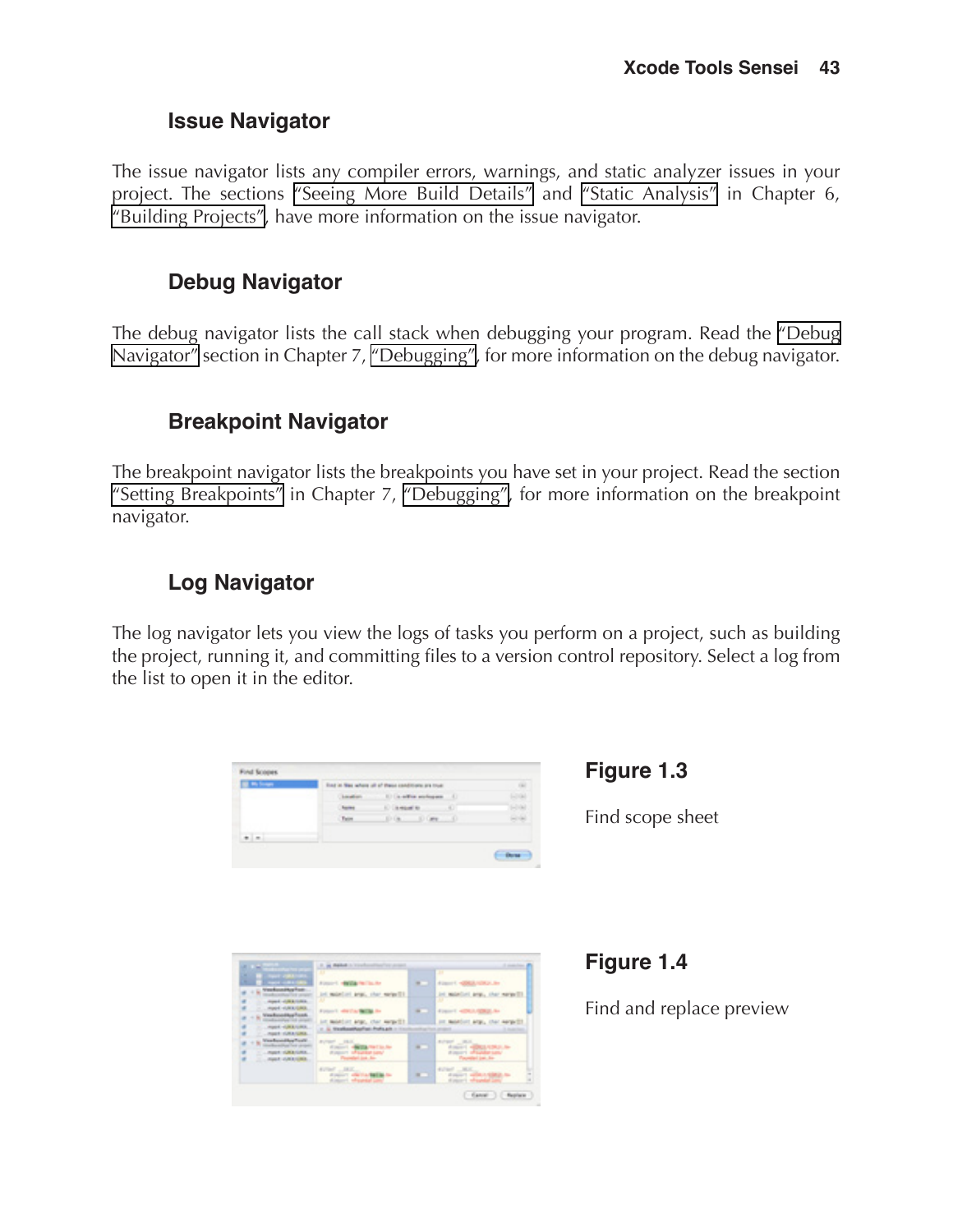## **Editor**

What you do in the editor depends on the file you select in the project navigator. If you select a source code file, the editor lets you edit the source code. If you select a xib file, you can modify your project's user interface. If you select the project file, you can edit project and target settings.

As I explained in the "Toolbar" section, Xcode has three editors: standard, assistant, and version. The standard editor provides one editing area and is the right editor to use to edit non-source code files. The assistant editor provides multiple editing areas. It is most useful for editing source code files and making connections to your code in xib files. The version editor compares two versions of a file. Your project must be under version control to use the version editor.

I cover the assistant editor in more detail in Chapter 2, "Editing Source Code", specifically in the "Assistant Editor" section. I cover the version editor in more detail in Chapter 8, "Version Control", specifically in the "Seeing the Changes You Made to a File" section.

## **Utility Area**

The utility area contains inspectors and libraries. Inspectors let you tweak settings for a file. Use the inspector selector bar (see [Figure 1.2\)](#page-10-0) to pick an inspector. The inspectors that are available depend on the file type, but every file has at least two inspectors: File and Quick Help.

### **File Inspector**

The file inspector shows information about a file. Select a file from the project navigator to see its information in the file inspector. The file inspector has the following sections for text files: Identity and Type, Localization, Target Membership, Text Settings, and Source Control.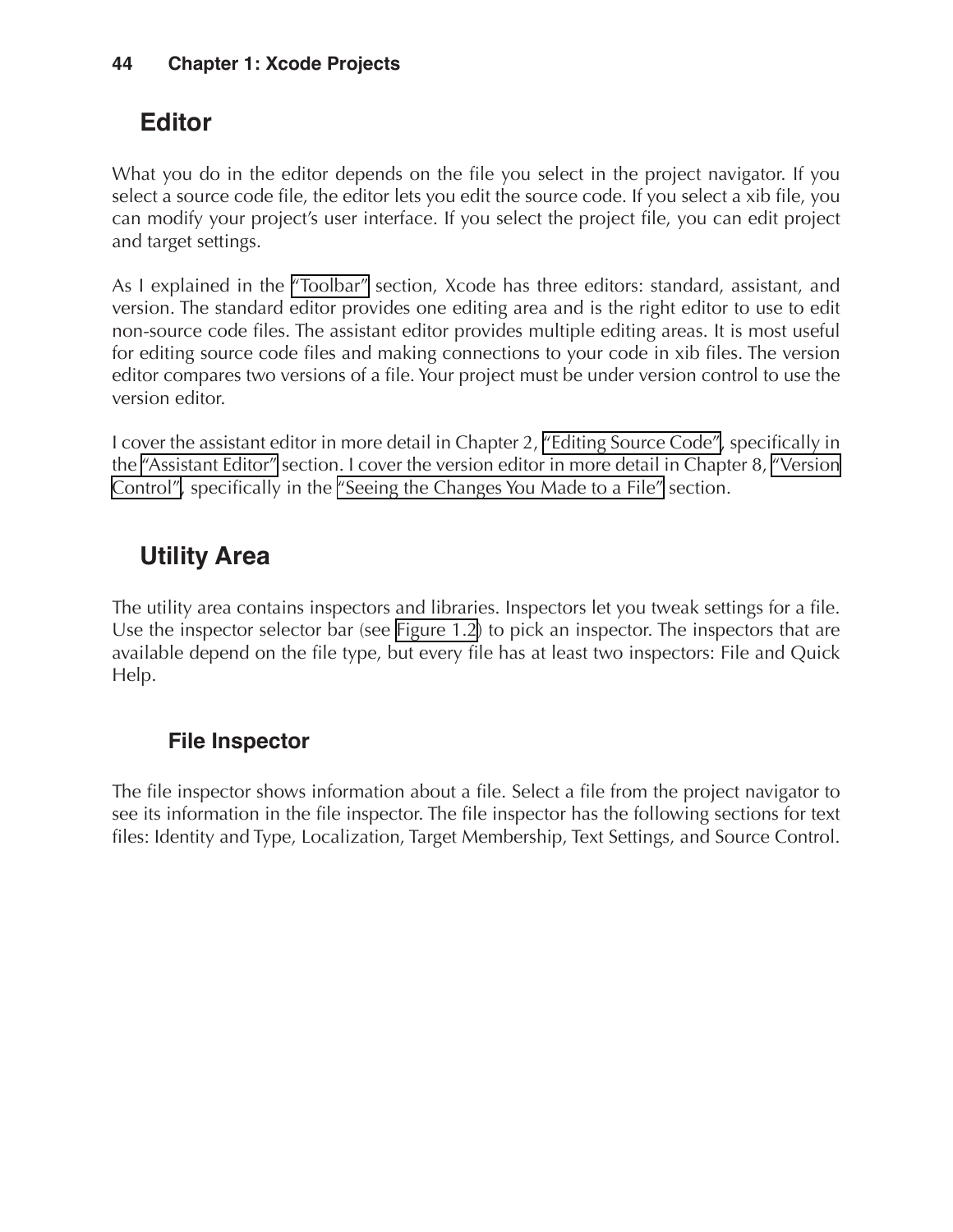#### **Identity and Type**

The Identity and Type section lets you specify a file's name, type, and location. The Location pop-up menu determines how Xcode stores the file's location. There are six options.

- Relative to group, which means Xcode uses the file's group in the project navigator to store the file's location.
- Relative to project, which means Xcode uses the project's folder to store the file's location.
- Absolute path, which means Xcode uses the file's path on your computer to store the file's location.
- Relative to build products, which means Xcode uses the folder where it places build products, such as executable files and libraries, to store the file's location.
- Relative to Developer directory, which means Xcode uses the folder where you installed Xcode to store the file's location.
- Relative to SDK, which means Xcode uses the folder where you installed the current SDK to store the file's location.

The default location type for files is by group. The reference type options matter if you're going to share your projects with other people. If you refer to your files according to the absolute path on your computer, chances are high that other people using your project have a different path to the files. In this case Xcode would be unable to find the files and the project would not compile. In most cases you should choose either Relative to Group or Relative to Project from the Location pop-up menu.

#### **Localization**

The Localization section lets you add a localization for a file. This section will be blank for source code files. You shouldn't have to add a localization for source code files. Files you would need to localize have one localization for the language you're using, which is English for most of you.

#### **Target Membership**

The Target Membership section tells you the targets the file belongs to. If you need a file to be a member of the target, select the checkbox next to the target.

Source code files, xib files, and files that are copied to the application bundle are the files in your project that are members of targets. Header files are normally not target members.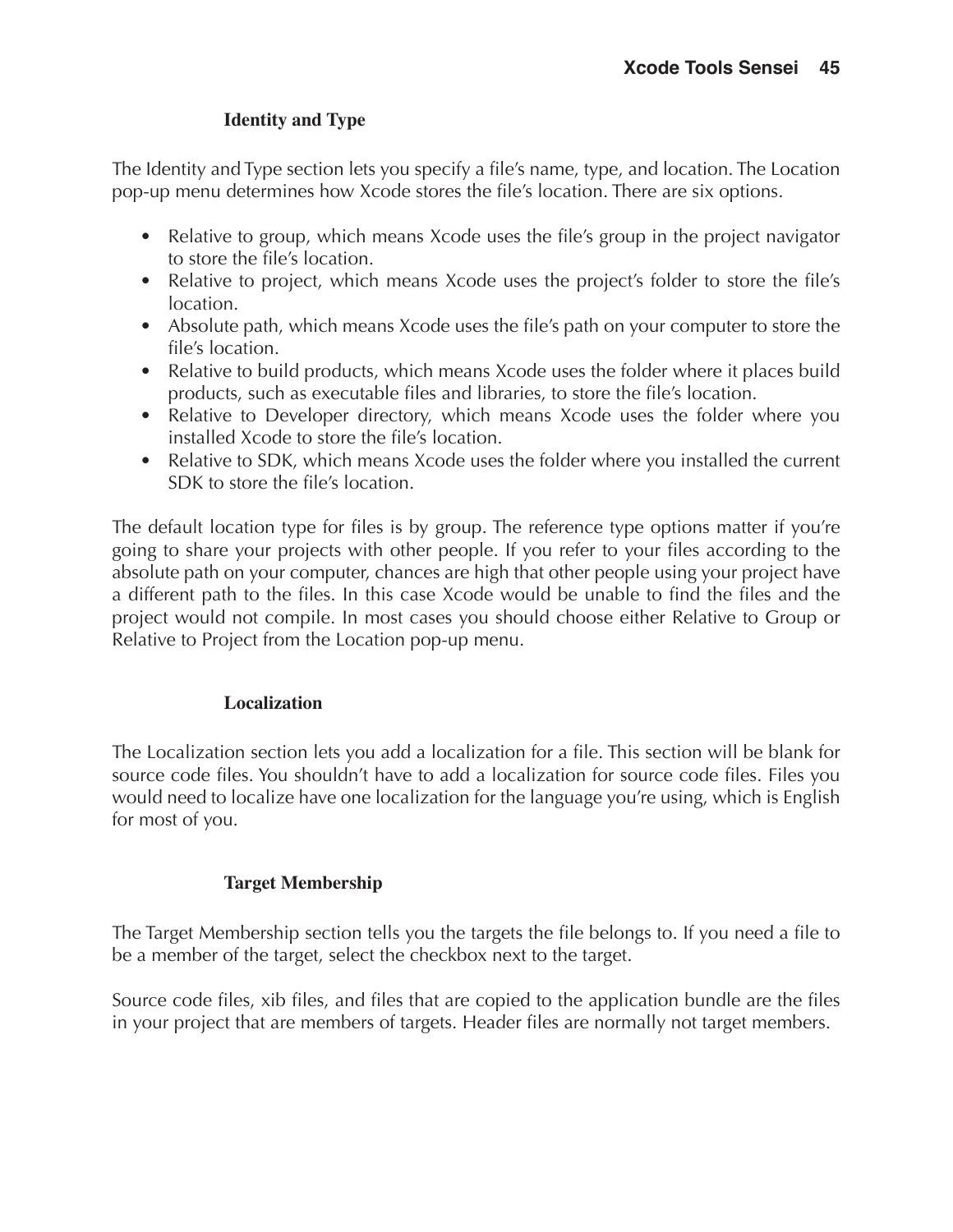#### **Text Settings**

The Text Settings section let you control the text encoding, line endings, indentation, and line wrapping in the editor. In most cases you should use Xcode's Text Editing preferences to control these settings. The Text Settings section of the file inspector lets you control the text settings for a single file or for a single project. Select the project file from the project navigator to make changes to the text settings for the project. The section "Text Editing Preferences" in Chapter 2, "Editing Source Code", provides more information on Xcode's Text Editing preferences.

#### **Source Control**

Source control tells you the version of the file and its source control status. If the file's status is modified, there is a Discard button that lets you discard the changes you made to the file.

Your project must be under version control to have a Source Control section. The section "Seeing Which Files Have Changed in Your Project" in Chapter 8, "Version Control", provides more information on source control status.

### **Quick Help Inspector**

If you select some text in the editor, the Quick Help inspector shows the Quick Help documentation for the selected text. For Cocoa and Cocoa Touch classes, the Quick Help documentation provides an overview of the class or method as well as links to documentation. The "Quick Help" section in Chapter 2, "Editing Source Code", contains more information on Quick Help.

#### **Library**

Below the inspectors is the library. The library has content you can add to your project. Use the library selector bar (see [Figure 1.2\)](#page-10-0) to pick a library. There are four libraries: file template, code snippet, object, and media.

The file template library contains templates for blank files you can add to your project. Select a file from the library and drag it to the project navigator to add the file to your project. Read the section ["Creating New Files for the Project"](#page-21-0) later in this chapter for information on the files you can add to your project.

The code snippet library contains code snippets. Drag a snippet from the library to the editor to add the snippet to your code. Read the "Code Snippets" section in Chapter 2, "Editing Source Code", for more information on the code snippet library.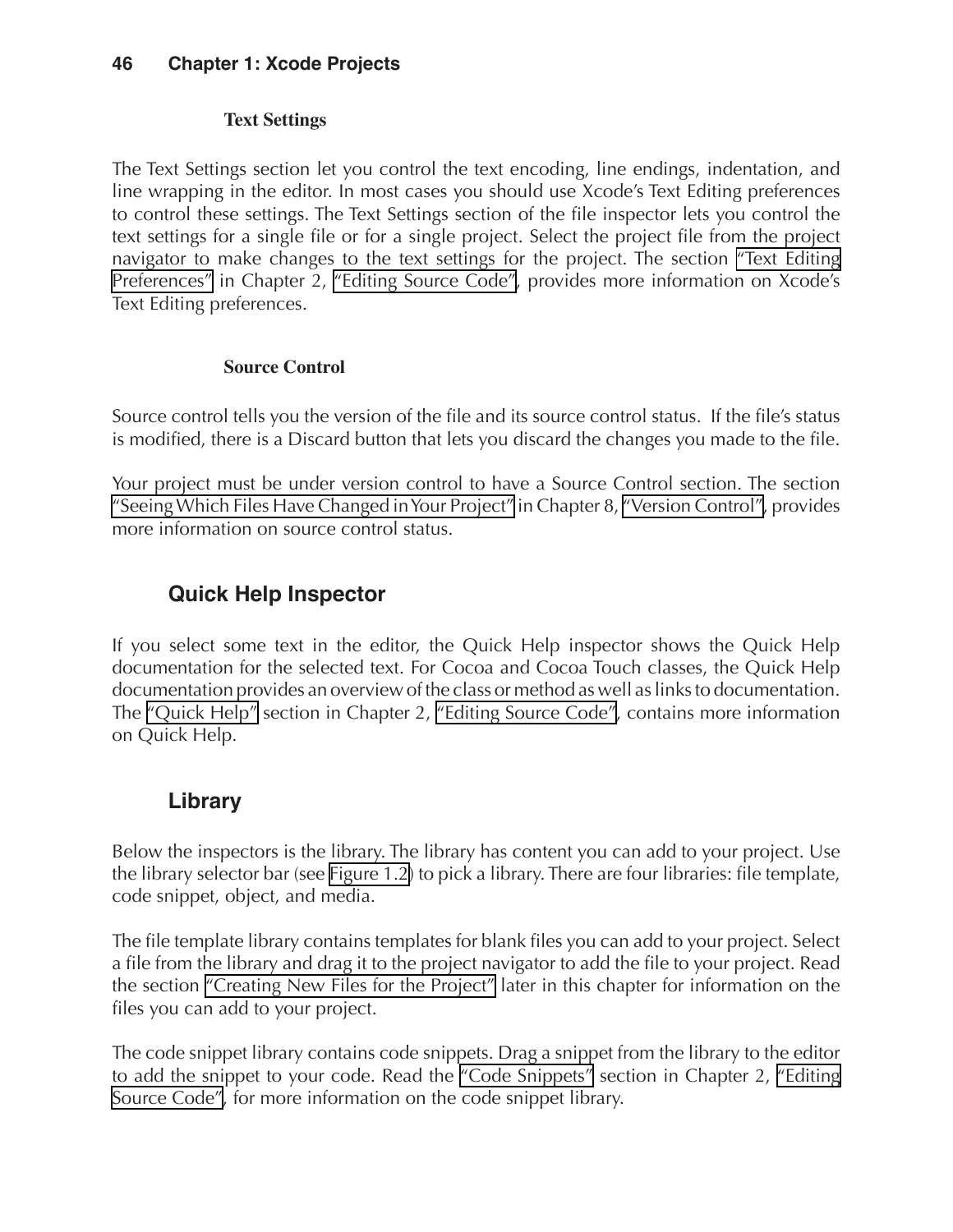The object library contains user interface elements. Use the object library to build your application's user interface. Read the "Object Library" section in Chapter 3, "Creating User Interfaces for Mac Applications", for additional information on Mac user interface elements. Read the "Object Library" section in Chapter 4, "Creating User Interfaces for iOS Applications", for more information on iOS user interface elements.

The media library contains graphics, audio, and video files. Use the media library to play audio and video files and to view graphics files. To have entries in the media library, you must either add media files to your project or open a xib file in a Mac project. Read the "Media Library" section in Chapter 3, "Creating User Interfaces for Mac Applications", for more information on the media library.

## **Debug Area**

The debug area of the project window becomes important when debugging your program. It shows your program's variables, the debug console, and controls for controlling the execution of your program. I cover the debug area in more detail in Chapter 7, "Debugging".

## **Adding Files and Frameworks to Your Project**

Xcode includes a source code file when you create a new project, but unless you're writing a very simple program, you're going to be adding files to your project. Examples of files you add to a project include source code files, xib files, data files, graphics files, and audio files. You can create new files and add existing files to your project.

## <span id="page-21-0"></span>**Creating New Files for the Project**

To create a new file and add it to your project, choose File > New > File or drag a file from the file template library to the project navigator. Creating a new file consists of two steps: choosing a file type and naming the file. Dragging a file from the file template library to the project navigator is the equivalent of choosing a file type.

### **Choosing a File Type**

When you create a new file by choosing File > New > File, the New File Assistant opens, which you can see in [Figure 1.5](#page-22-0). The left side of the assistant contains a list of template categories. Selecting a category fills the sheet with the category's templates. Selecting a file type from the list displays a description of the file type.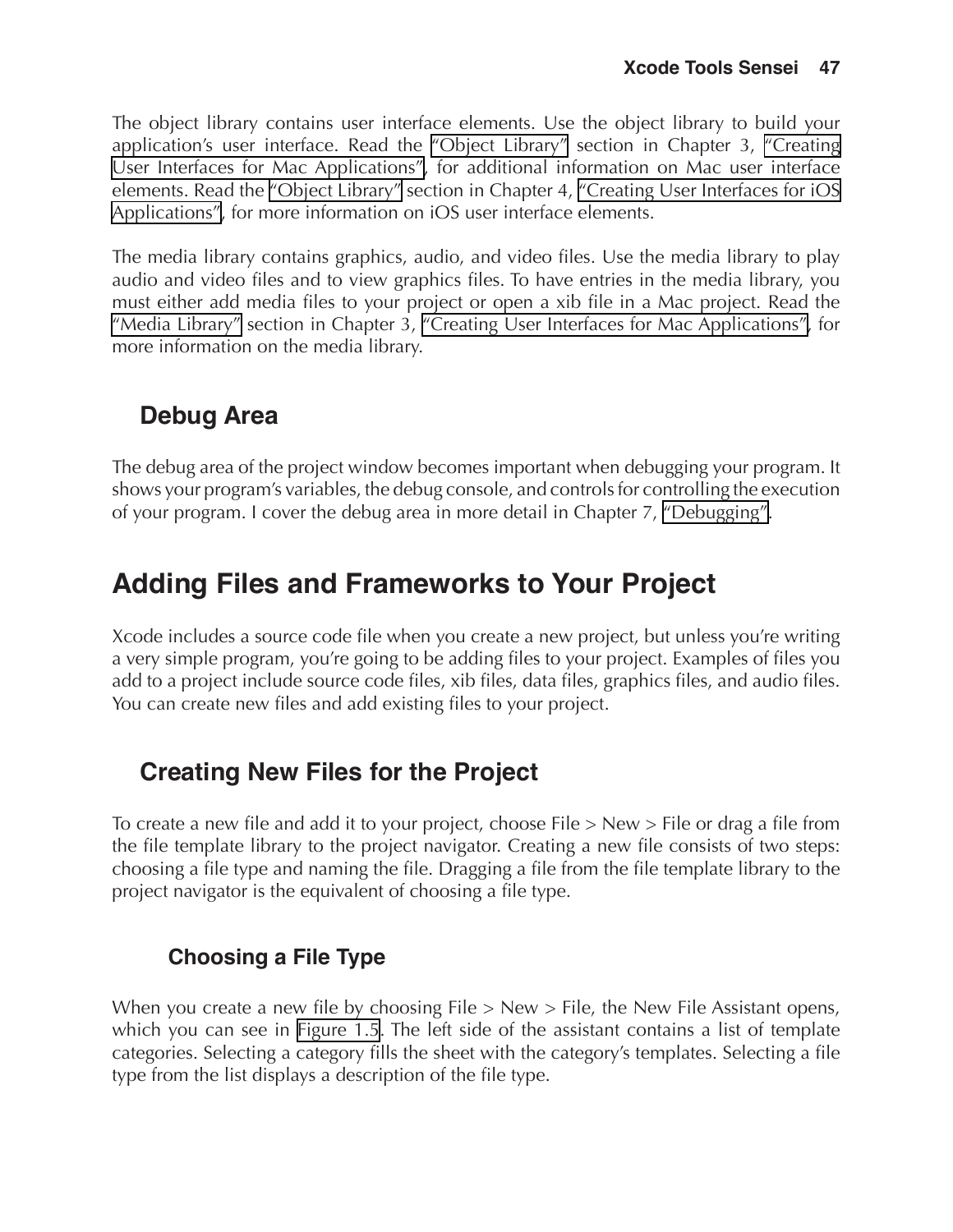Select the type of file you want to create from the list. Click the Next button to move on to naming the file. Some file types have an intermediate step before naming the file. When you add an Objective-C class, you specify the new class's superclass before naming the file.

### **Naming the File**

After selecting the type of file you want to create, click the Next button, which will take you to the final part of the file creation process. Name your file. Notice that Xcode automatically includes the appropriate ending depending on the type of file you create. A C file will have the extension .c.

If you create an Objective-C file, you don't explicitly name it. Suppose you add an Objective-C class to your project. The New File Assistant has a Class text field. The class name you enter is the name of the file.

After naming the file tell Xcode where you want the file to reside on your hard disk. By default it will be in the same folder where your project is. You also have the options to determine which group in your project to place the file and determine the targets in your project where the file should be added.

Click the Save button to create the file. At the top of the file is a comment containing the following information:

- The file name.
- The project name.
- A notice saying who created the program and when.
- A copyright notice.



**Figure 1.5**

<span id="page-22-0"></span>New File Assistant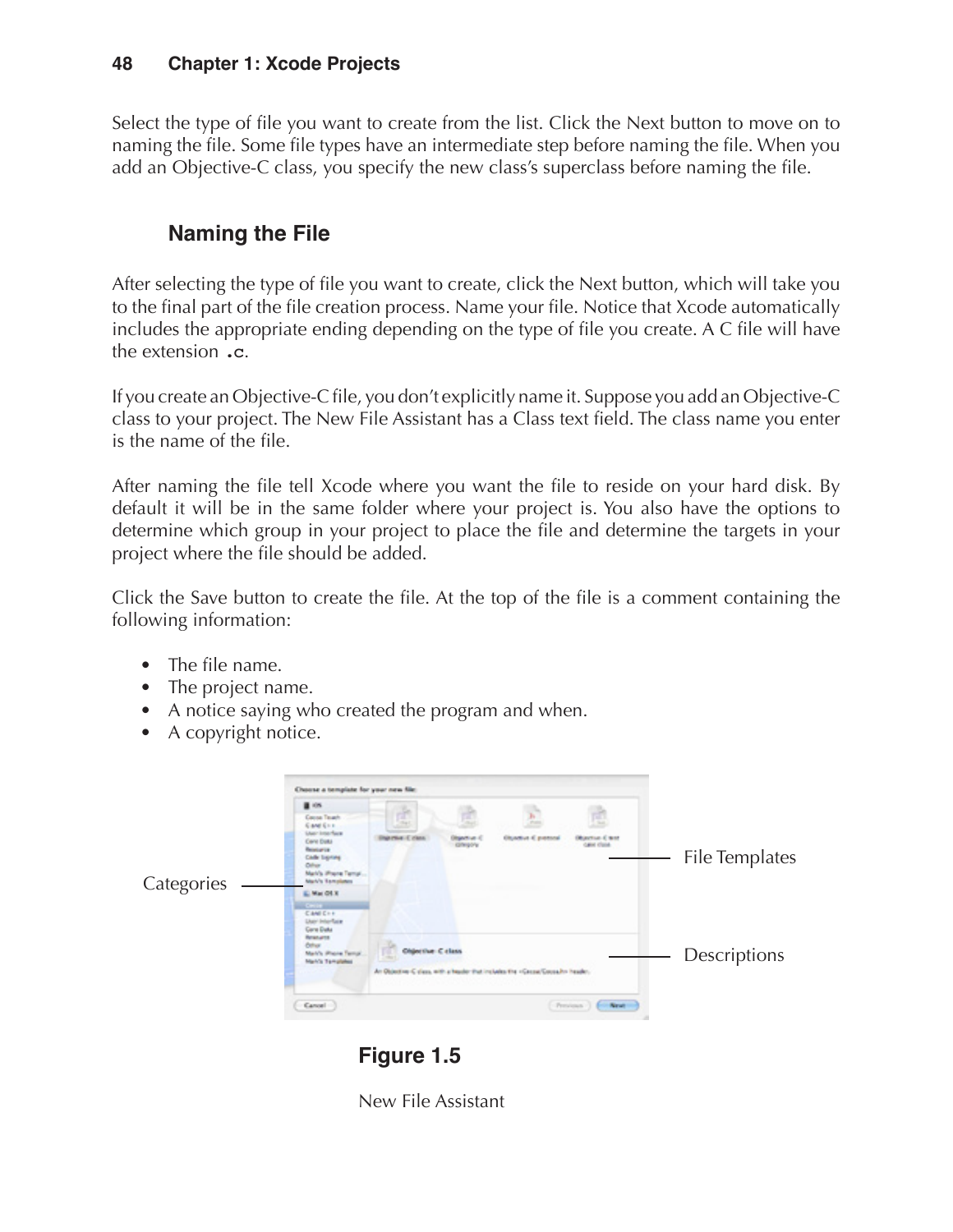### **Mac File Types**

Xcode 4 has the following file template groups for Mac OS X programs:

- Cocoa
- C and  $C_{++}$
- User Interface
- Core Data
- Resource
- Other

#### **Cocoa**

The Cocoa group contains Objective-C source code files. There are five types of Cocoa files you can add to your project: Objective-C class, Objective-C category, Objective-C protocol, Objective-C test case class, and Objective-C class extension. A category adds methods to an existing class, which lets you add methods to Cocoa classes and lets you break up large classes into multiple files. A protocol is a header file that contains a list of methods to implement. Any class can implement the protocol. A test case class is used with unit testing, which tests the methods in a class to make sure they're correct.

If you create an Objective-C class, you must specify the superclass, the class from which your newly created class inherits. The combo box to choose a superclass has the following superclasses: NSObject, NSDocument, NSView, NSViewController, and NSWindowController. If you want a different superclass, enter it in the combo box's text field. Inherit from NSObject if you're not sure of what superclass to use.

When you create an Objective-C category, you get to specify the class on which you're creating the category. Enter the class in the Category on text field.

If you create an Objective-C test case, make sure you have a unit test bundle target in your project. Choose File > New > Target to add a unit test bundle target to your project. Make sure the test case gets added to the unit test bundle target, not your other targets.

Apple added the Objective-C class extension file template in Xcode 4.4. A class extension file is a header file that allows you to declare part of a class's interface outside of the class's public header file. The interface is the @interface section in Objective-C header files. The main use of a class extension is to place private variables you don't want other developers to see. Place the variables you want other developers to see in the class's public header file, and place the ones you don't want them to see in the class extension file.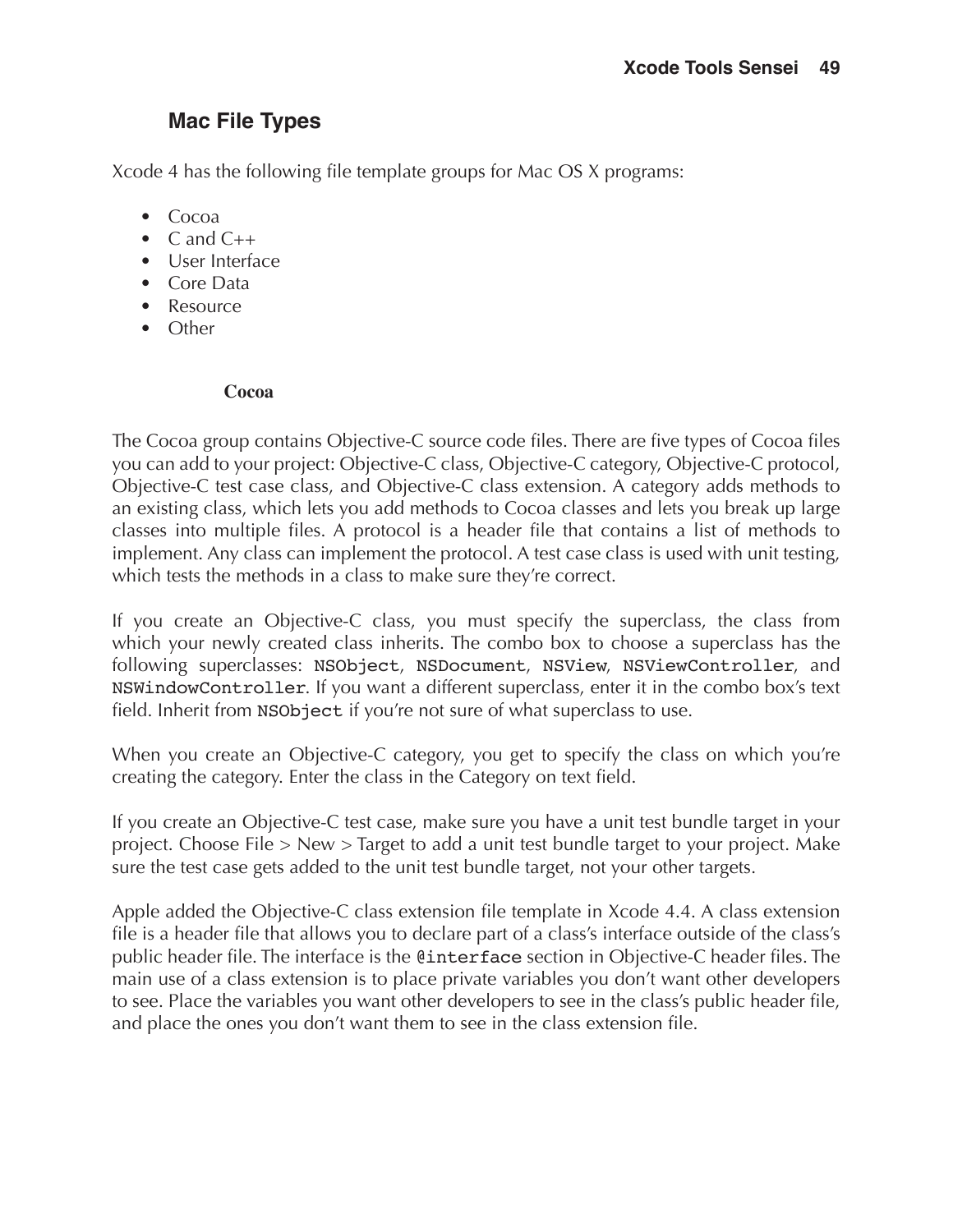#### **C and C++**

There are three C and  $C_{++}$  files you can add to your project: C file,  $C_{++}$  file, and header file. If you add a C++ file, Xcode creates a corresponding header file for you.

#### **User Interface**

Use the User Interface group to add a xib file to your project. There are five xib files to choose from for Mac applications: application, empty, main menu, view, and window. When you create a Cocoa application project, the project contains a xib file with a main menu so you shouldn't need to create an application xib or a main menu xib. You're most likely to create a view xib file or a window xib file.

#### **Core Data**

The Core Data group contains files for Core Data applications. The data model and mapping model files allow you to use Xcode's data modeling tools in Core Data applications. Refer to Chapter 5, "Modeling Tools", for more information on data models and mapping models.

In addition to the data model and mapping model files, the Core Data group has a NSManagedObject subclass. Core Data entities must inherit from NSManagedObject or a NSManagedObject subclass. Creating a NSManagedObject subclass lets you create a custom class for your entities to inherit from.

#### **Resource**

The Resource group has three files: property list, RTF File, and strings file. A property list is an XML file that stores persistent hierarchical application data. They are useful for storing small amounts of strings and numbers. A common case where you would use a property list is to store user preferences in your application.

An RTF file is a text file that can contain styled text.

As you can tell from its name, a strings file contains a list of strings. Strings files allow you to keep string data separate from your code. They are useful if your application supports multiple spoken languages like English, French, Spanish, and Japanese. Place your text in strings files to make your localization go more smoothly.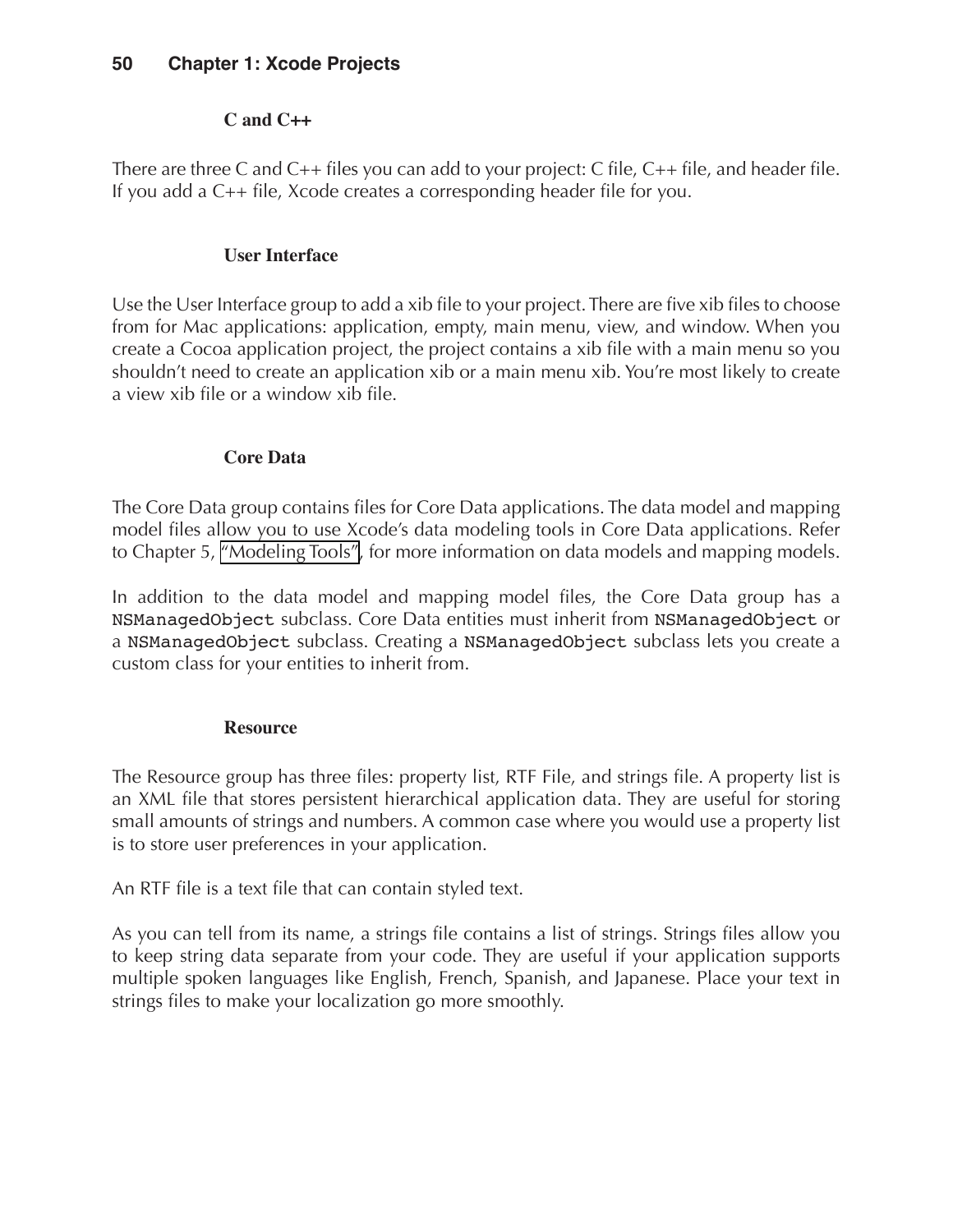#### **Other**

The files in the Other group don't fit into the other groups. If you need an assembly language file, an empty file, or a shell script for your project, you'll find them in the Other group.

An exports file contains a list of exported symbols, such as class, function, and variable names. Xcode normally exports all the symbols from your project. Unless other applications are going to be calling the functions in your project, you can stick with Xcode's default behavior and not bother with exports files.

If you want to limit the symbols your project exports, add an exports file to your project and add the symbols you want to export to the exports file. Use the name of the exports file as the value of the Exported Symbols File build setting, which is part of the Linking collection. Framework and library projects are the projects most likely to use an exports file.

A configuration settings file is a text file that contains build settings. If you find yourself changing some build settings for each project, place those settings in a configuration settings file. I have more information about configuration settings files in the "Configuration Settings Files" section in Chapter 6, "Building Projects".

### **iOS File Types**

Xcode has the following groups for iOS projects:

- Cocoa Touch
- $\bullet$  C and C++
- User Interface
- Core Data
- Resource
- Other

#### **Cocoa Touch**

The Cocoa Touch group contains Objective-C source code files. You can create an Objective-C class, an Objective-C category, an Objective-C protocol, an Objective-C test case class, and an Objective-C class extension. A category adds methods to an existing class, which lets you add methods to Cocoa Touch classes and lets you break up large classes into multiple files. A protocol is a header file that contains a list of methods to implement. Any class can implement the protocol. A test case class is used with unit testing, which tests the methods in a class to make sure they're correct.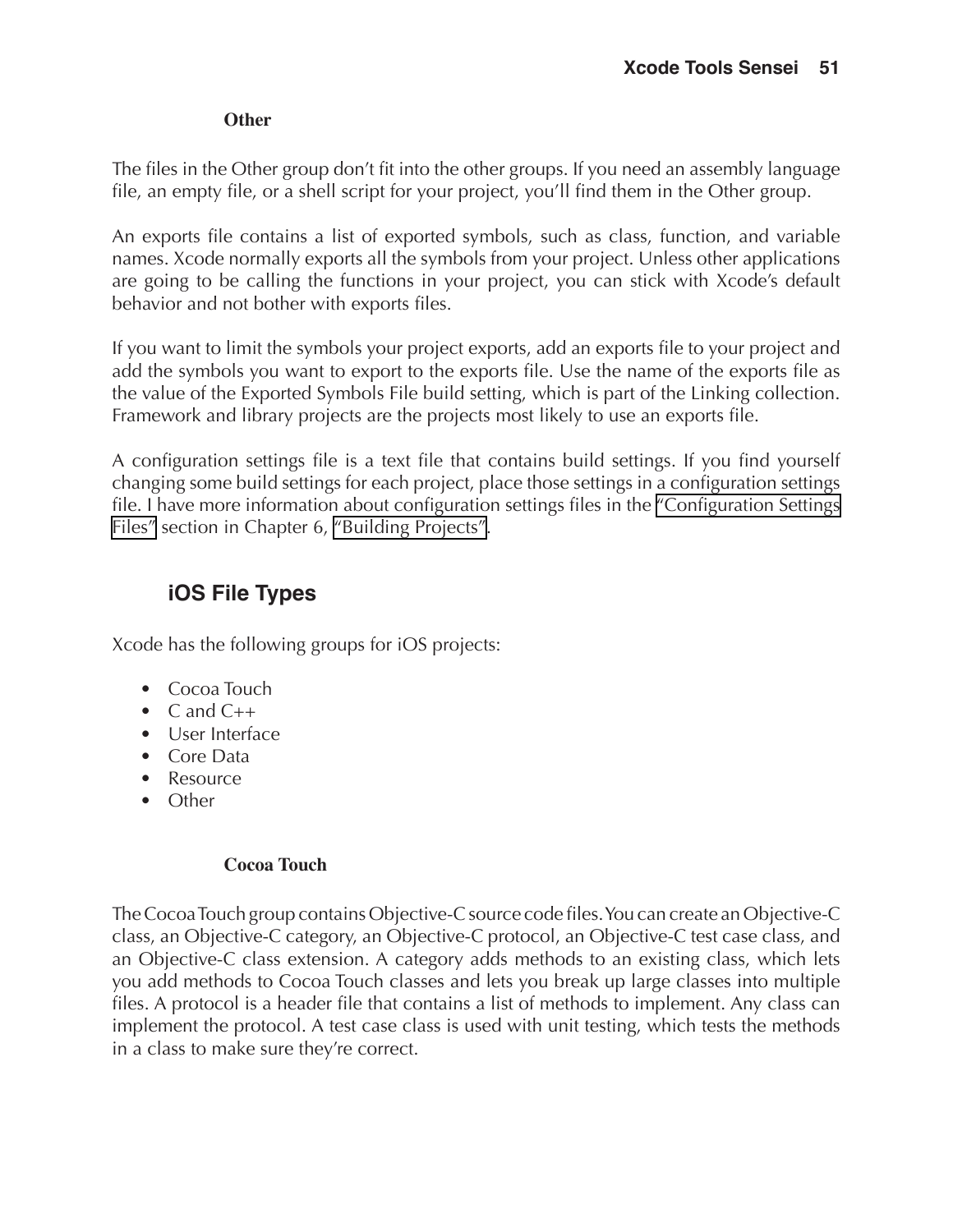If you create an Objective-C class, you must specify the superclass, the class from which your newly created class inherits. The combo box to choose a superclass has the following superclasses: NSObject, UIView, UIViewController, UITableViewCell, and UITableViewController. If you want a different superclass, enter it in the combo box's text field. Inherit from NSObject if you're not sure of what superclass to use.

When you create a UIViewController or UITableViewController subclass, you have options to target the controller for iPad and add a xib file for the view controller's user interface.

When you create a UIViewController subclass, you have options to target the controller for iPad, create a UITableViewController, and add a xib file for the view controller's user interface. Use the Subclass of combo box to create a UITableViewController.

If you create an Objective-C category, you get to specify the class on which you're creating the category. Enter the class in the Category on text field.

If you create an Objective-C test case, make sure you create a unit test bundle target first. Choose File > New > Target to add a unit test bundle target to your project. Make sure the test case gets added to the unit test bundle target, not your other targets.

Apple added the Objective-C class extension file template in Xcode 4.4. A class extension file is a header file that allows you to declare part of a class's interface outside of the class's public header file. The interface is the @interface section in Objective-C header files. The main use of a class extension is to place private variables you don't want other developers to see. Place the variables you want other developers to see in the class's public header file, and place the ones you don't want them to see in the class extension file.

#### **C and C++**

There are three C and C++ files you can add to your project: C file, C++ file, and header file. If you choose to create a C++ file, Xcode creates a corresponding header file for you.

#### **User Interface**

Use the User Interface group to add a xib file or storyboard file to your project. There are four xib files to choose from for iOS applications: application, empty, view, and window. Since iOS application projects include a xib, you most likely will not need to create an application xib. View and window xib files are the ones you're most likely to create.

Choosing the storyboard file adds a blank storyboard file to the project. Read the section "Storyboarding" in Chapter 4, "Creating User Interfaces for iOS Applications", for more information on storyboarding.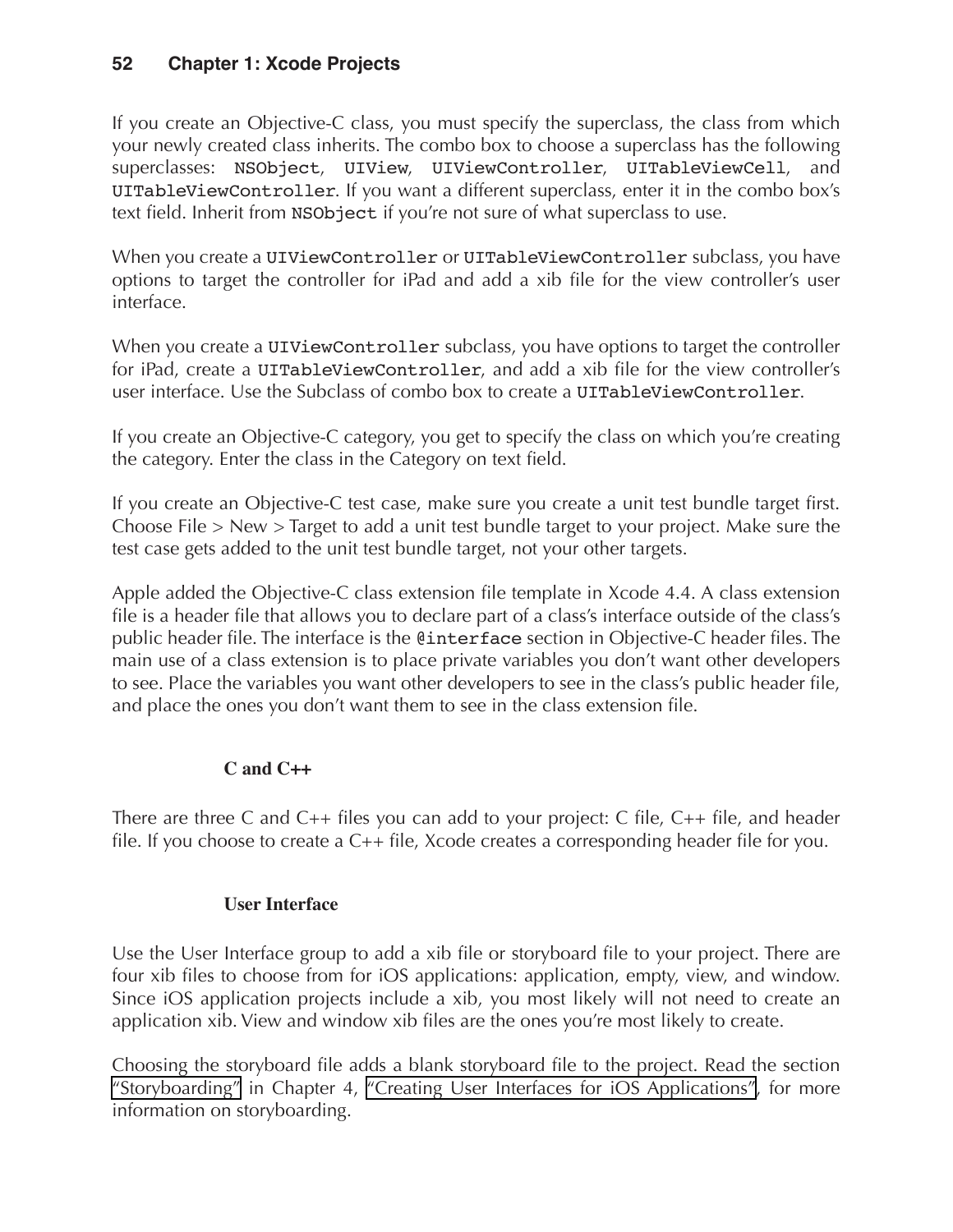When you select a file from the User Interface group and click the Next button, you should see a Device Family menu. This menu determines whether Xcode adds an iPhone xib or an iPad xib to your project.

#### **NOTE**

The xib files for iOS in the file template library are iPhone-sized. To create an iPad-sized xib file, choose File > New > File.

#### **Core Data**

The Core Data group contains files for Core Data applications. The data model and mapping model files allow you to use Xcode's data modeling tools in Core Data applications. Refer to Chapter 5, "Modeling Tools", for more information on data models and mapping models.

In addition to the data model and mapping model files, the Core Data group has a NSManagedObject subclass. Core Data entities must inherit from NSManagedObject or a NSManagedObject subclass. Creating a NSManagedObject subclass lets you create a custom class for your entities to inherit from.

#### **Resource**

The Resource group has the following files: settings bundle, property list, RTF File, strings file, GPX file, and GeoJSON file. A settings bundle specifies the application's settings.

A property list is an XML file that stores persistent hierarchical application data. They are useful for storing small amounts of strings and numbers. A common case where you would use a property list is to store user preferences in your application.

An RTF file is a text file that can contain styled text.

As you can tell from its name, a strings file contains a list of strings. Strings files allow you to keep string data separate from your code. They are useful if your application supports multiple spoken languages like English, French, Spanish, and Japanese. Place your text in strings files to make your localization go more smoothly.

GPX files specify a route or location to simulate. Use a GPX file to simulate running an application from a different city than your current location.

Apple added the GeoJSON file template in Xcode 4.5. Use a GeoJSON file to store geographic data when generating routes from one location to another.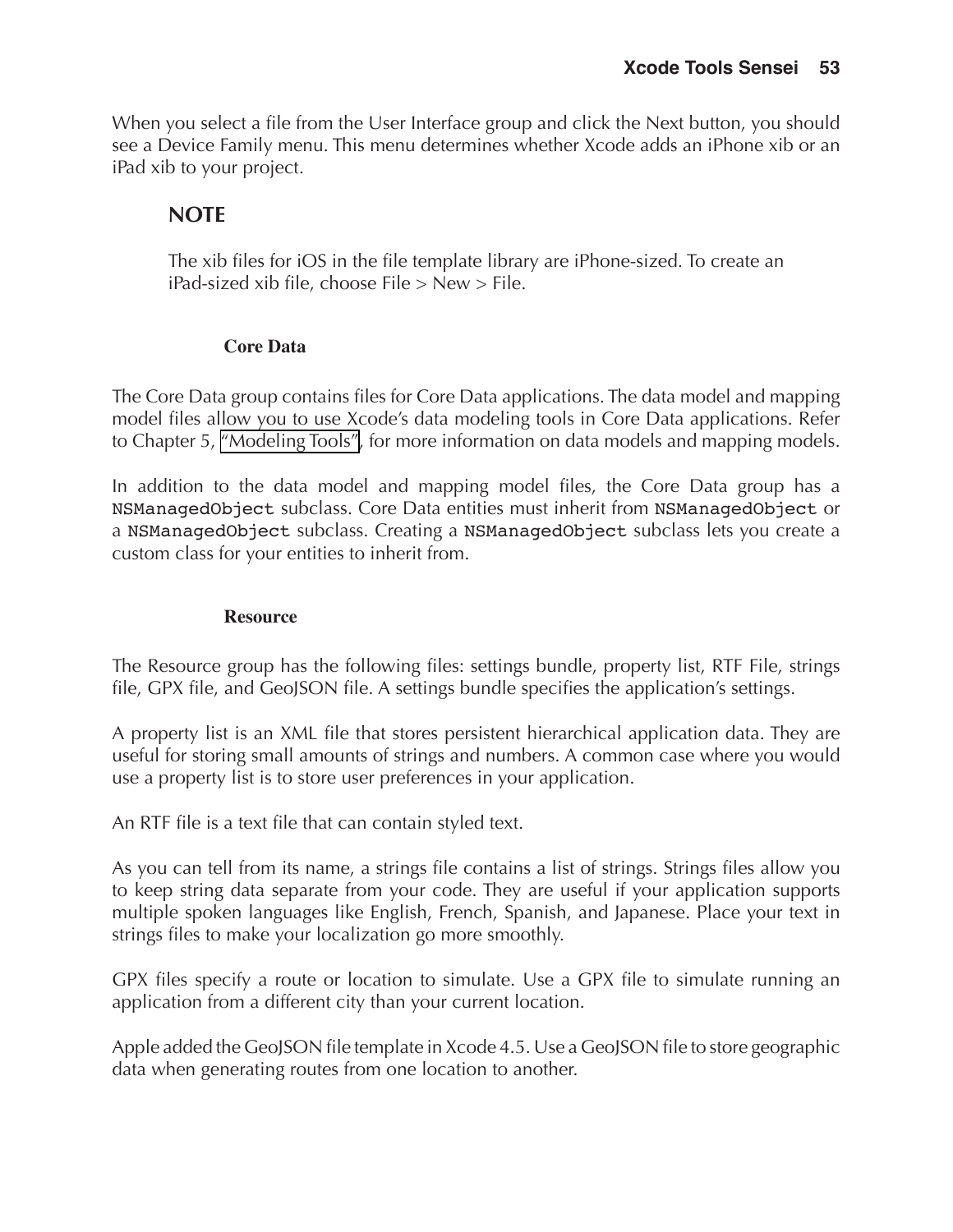#### **Other**

The files in the Other group don't fit into the other groups. If you need an assembly language file, an empty file, or a shell script for your project, you'll find them in the Other group.

The Other group also contains a resource rules file. Resource rules files are optional. They contain instructions for copying resources like audio and graphics files to the application bundle when building the application. You would need a resource rules file if you wanted to override the default method of copying resources to the application bundle.

The iOS Other group contains one additional file: configuration settings file. A configuration settings file is a text file that contains build settings. If you find yourself changing some build settings for each project, place those settings in a configuration settings file. I have more information about configuration settings files in the "Configuration Settings Files" section in Chapter 6, "Building Projects".

## **Fixing the Copyright Notice**

In Xcode 4.4 Apple added an Organization Name text field to the New Project Assistant that specifies the name to appear in the copyright notice of the files you create. Adding the Organization Name text field reduces the need to fix the copyright notice, but if you created your project in an older version of Xcode, the material in this section may help you.

If you look at the copyright notice in the files you create, it may contain the text MyCompanyName. Unless you happen to work for a company called MyCompanyName, you want Xcode to use either your name or your company name in the copyright notice. To change the company name, open System Preferences and click the Users & Groups button. Select your account and click the Address Book Card Open button. Add a company name to your card.

When you use Address Book to change the company name, every subsequent file you create uses that company name. But you may want the files in a single project to have a different company name. You might be hired by another company to write a program for them, and you want that company's copyright to appear in the program you're writing.

To set the company name for a single project, select your project file in the project navigator. Open the file inspector by choosing View > Utilities > Show File Inspector. In the Project Document section of the file inspector is the Organization text field. Use the Organization text field to change the company name for this project. Any source code files you create for the project will place the new company name in the copyright notice.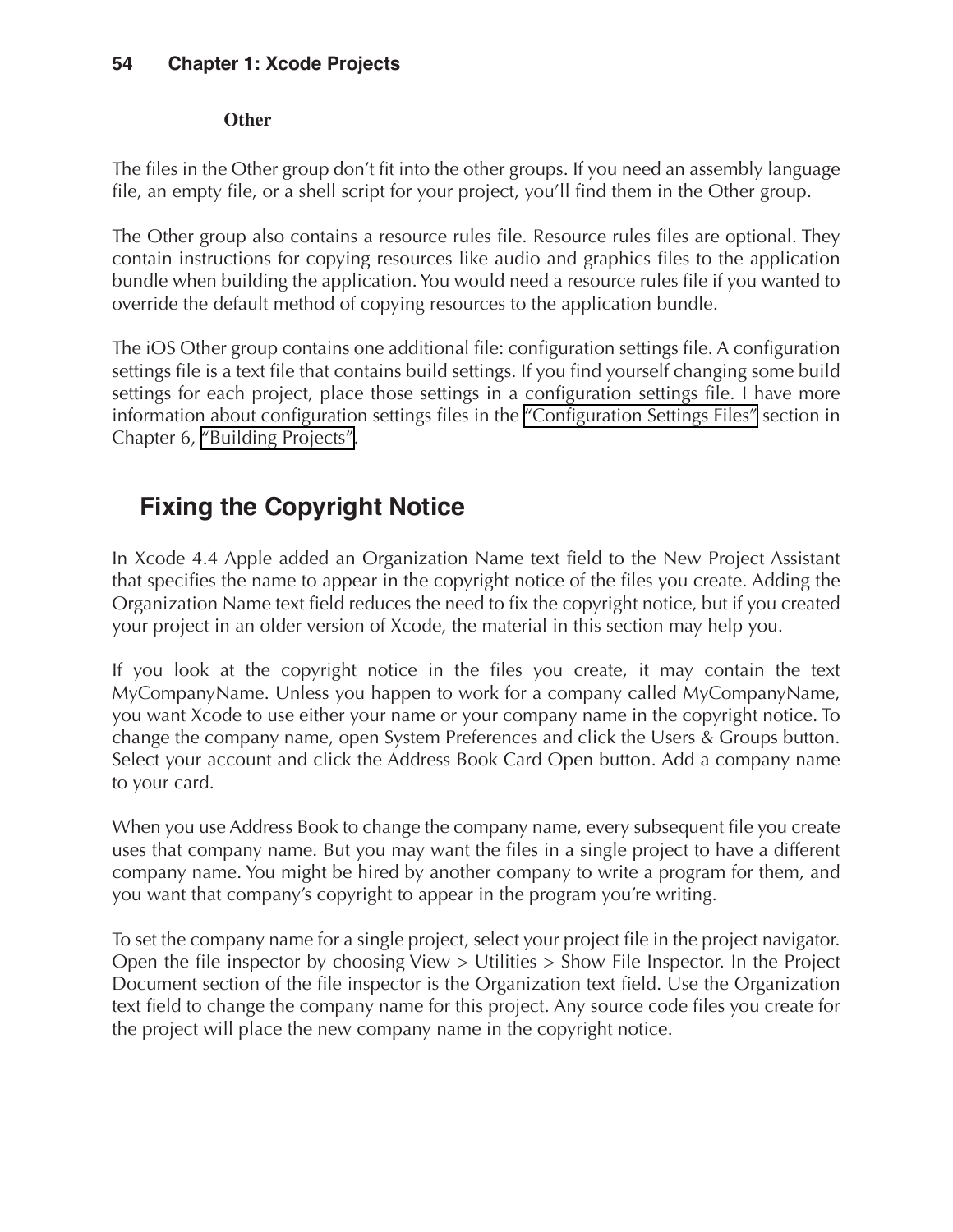## **Adding Files You've Already Created**

Many applications contain more than just source code. They contain graphics, sound, and data files. When working with graphics, sound, and data files, you normally create them in another application and add them to your Xcode project so they get bundled with your application when Xcode builds it. You also might have existing source code files you want to add to a project. To add files you've already created to a project, choose File > Add Files to ProjectName. An Open panel opens that lets you find the files you want to add. After selecting files to add, click the Add button to add the files.

At the bottom of the Open panel are options for controlling how the files are added, which you can see in [Figure 1.6](#page-29-0). Selecting the Copy items into group's destination folder (if needed) checkbox tells Xcode to copy the files you added into your project's folder if the files aren't already there.

### **Adding a Folder of Files**

If you're adding a folder of files, you have two options: recursively create groups for any added folders and create folder references for any added folders. When you recursively create groups, Xcode creates a group in the project navigator for each folder you add. Recursively create groups when you need to access the folder's files in Xcode. If you're adding a folder of source code files, you should recursively create the group because you want to be able to examine and edit the source code files.

When you create a folder reference, Xcode adds the folder to the project, but not the files in the folder. Create a folder reference when you don't need to access the folder's files in Xcode. If you're writing a game and you have a folder named Sound Effects that holds the game's sound effects, create a folder reference when adding the Sound Effects folder to your project. You're not going to be editing the sound files in Xcode. All you want to do is copy the folder to the application bundle when you build the project, and creating a folder reference lets you accomplish this task.



### <span id="page-29-0"></span>**Figure 1.6**

Options for adding existing files and folders to a project.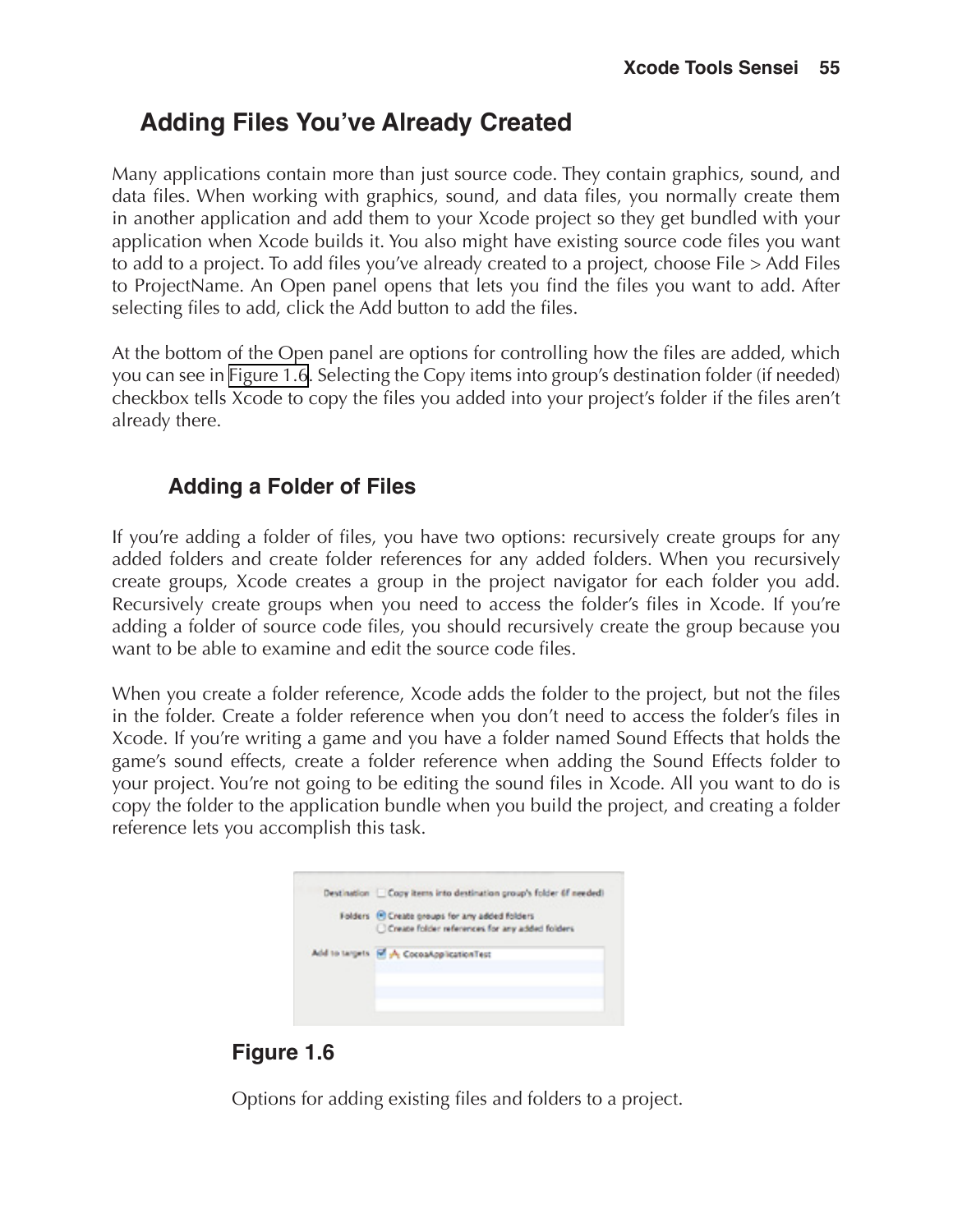### **Adding Files to Targets**

Below the adding folder options is a list of the targets in your project with a checkbox next to each target. If you select the checkbox for a target, the files you add will be added to that target. For an application target, files that you want in the application bundle should be added to the targets. Examples of files that should be added to the target are source code files, xib files, and image files. Header files, Xcode configuration settings files, and precompiled headers are examples of files that should not be added to the target.

## **Adding Frameworks and Libraries to a Project**

If you're writing a program consisting mostly of GUI code, you can get away with using just the frameworks that are included when you create a Cocoa or Cocoa Touch application project. Many popular Apple technologies, such as OpenGL, GameKit, and Core Audio, require you to add a framework to your project to use the technology in your application.

Take the following steps to add a framework or library to your project:

- 1. Open the project editor by selecting the project file in the project navigator.
- 2. Select a target from the target list on the left side of the project editor.
- 3. Click the Build Phases button at the top of the editor.
- 4. Click the disclosure triangle next to the Link Binary with Libraries build phase.
- 5. Click the + button to add frameworks and libraries to the target.
- 6. A sheet opens with a list of frameworks and libraries. Select the frameworks you want to add, and click the Add button.

After adding frameworks to your project they will appear under the project in the project navigator. Drag the frameworks to the Frameworks folder if you want.

## **Source Trees**

A source tree is a root path to place files that you want multiple people to work on. Source trees allow your project's files to remain independent of the project folder. The point of using source trees is to allow multiple people to work on a project. You can transfer the project to other people's computers without messing up the project's file references. To create a source tree, open Xcode's Locations preferences, click the Source Tree tab, and click the + button in the lower left corner of the preferences window.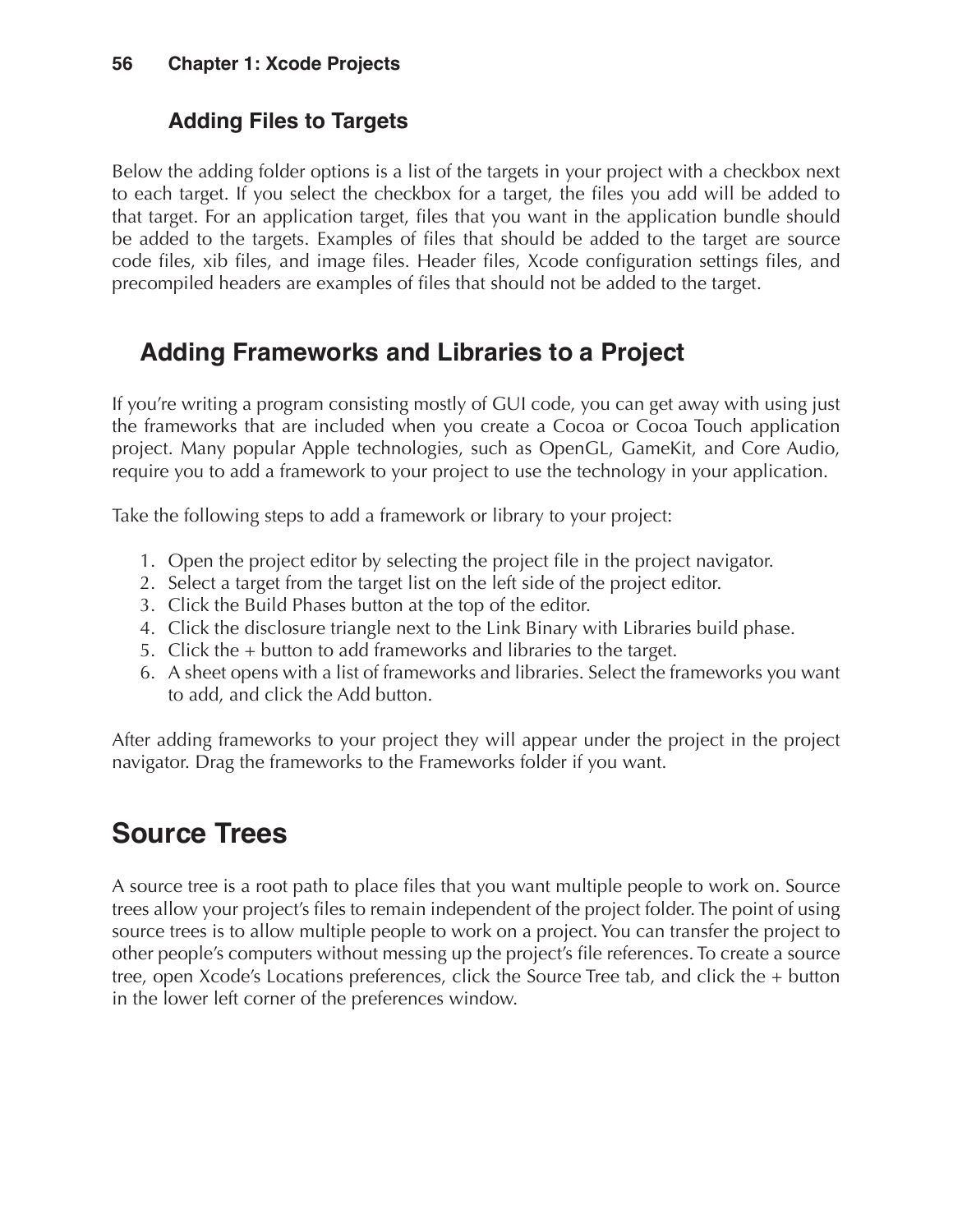There are three pieces of information you must supply to add a source tree.

- Setting Name is the name of the tree. Everyone who wants to use a source tree must give it the same setting name on their Macs.
- Display Name is the name Xcode shows for the source tree.
- Path is the location of the source tree on your hard disk.

Each person who wants to use a source tree can store it wherever they want on their hard disk. As long as everyone uses the same name for the source tree, everyone can use it. If you want other people to work on your projects, copy the files from the location of the source tree on your Mac to the location of the source tree on their Macs.

## **Removing Files from a Project**

To remove a file from a project, select the file from the project navigator and press the Delete key. An alert opens asking if you want to delete the file. One of the buttons is Remove Reference Only. If you click this button Xcode removes the file from the project but does not delete it.

The second button depends on the version of Xcode you're running. Newer versions of Xcode have a Move To Trash button. Clicking this button removes the file from the project and moves it to the Trash.

Older versions of Xcode have a Delete button. Clicking the Delete button removes the file permanently from your hard disk. It does not move the file to the Trash. If you have a Delete button, I recommend clicking the Remove Reference Only button. Clicking the Remove Reference Only button and using the Finder to move the file to the Trash takes much less time than recovering a file you permanently deleted by mistake.

## **Renaming a Project**

Naming your project is an important decision because Xcode uses the project name as the application name for application projects. If you want to change the name of your application, the easiest thing to do is rename the project.

Renaming a project is more involved than changing its filename in the Finder. Select the project in the project navigator and open its file inspector by choosing View > Utilities > Show File Inspector. At the top of the file inspector is the Project Name text field. Enter a new name and press the Return key. A sheet opens asking if you want to rename the project content items, which include the target name, the build product name, the precompiled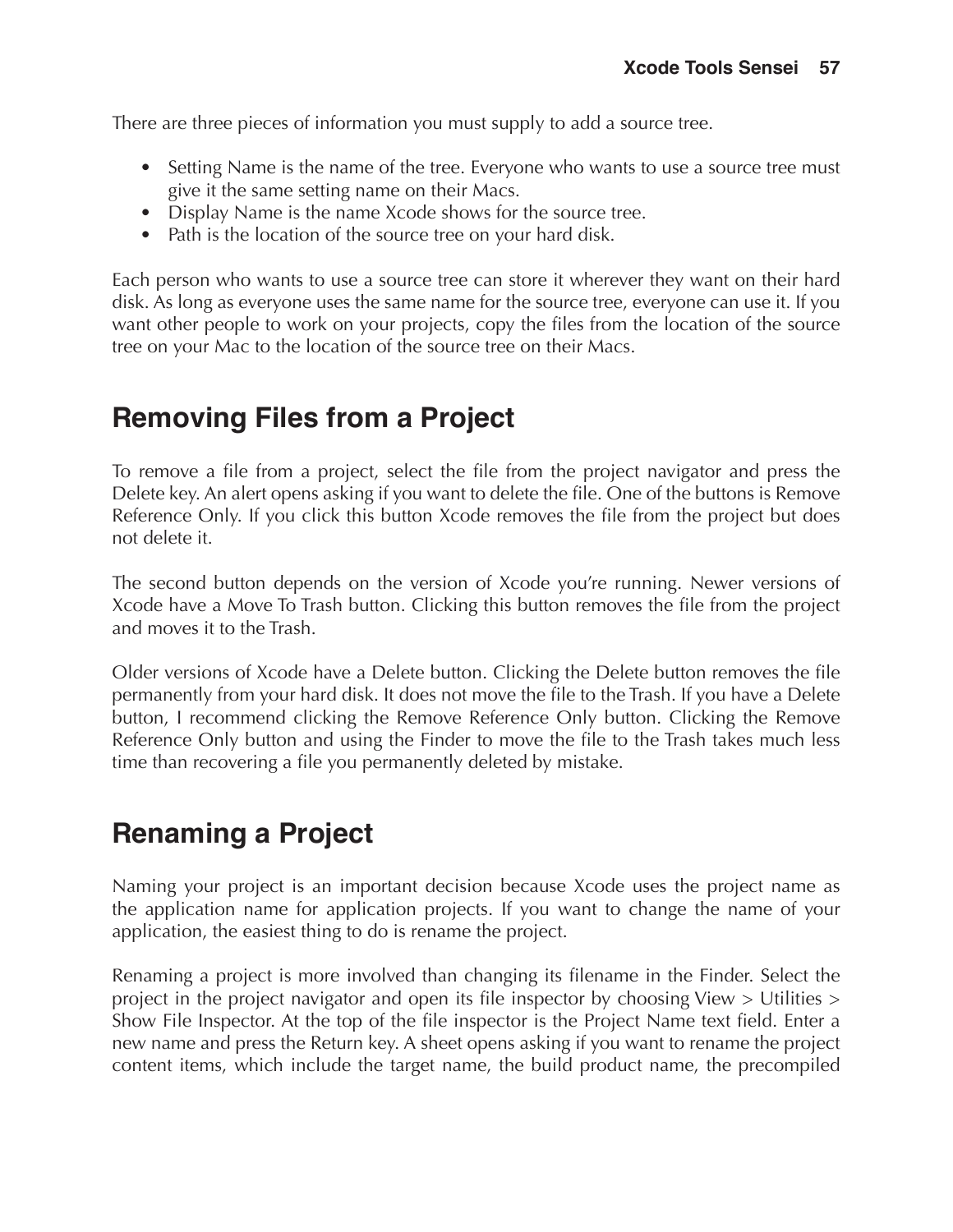header file, and the Info.plist file. There are checkboxes to control what gets renamed. Click the Rename button to finish renaming the project. If you don't want to rename the project, click the Don't Rename button.

## **Modernizing a Project**

When you open a project, Xcode evaluates it to make sure it conforms to the latest standards. Open the issue navigator to see if anything needs to be updated. If Xcode finds any outdated settings, they appear as a Project Modernization warning in the issue navigator. You can also choose Editor > Validate Settings to check for outdated settings.

Selecting the Project Modernization warning from the issue navigator or choosing Editor > Validate Settings opens a sheet with a list of modernization issues. Selecting the checkbox next to an issue tells Xcode to make the change when you click the Perform Changes button. Click the Don't Perform Changes button to keep the existing project settings.

What does Xcode check when it looks for modernization issues? Xcode checks for outdated build settings, file formats, and SDKs. Checking for outdated SDKs makes working with old Xcode projects easier in Xcode 4. If you have ever opened an old Xcode project and been unable to build it due to a missing SDK, you will appreciate Xcode's modernizing capabilities.

## **Workspaces**

A workspace groups multiple projects in one window. Xcode treats the workspace as a single unit. All the projects in the workspace share the same build directory. Files in one project are visible to the other projects in the workspace. Use a workspace if you have a group of related projects. Suppose you have one project that builds a library that a second project needs. Place both projects in a workspace and Xcode will build the projects in the proper order.

When working with workspaces keep in mind that a workspace is a container for projects. The projects exist outside of the workspace. You can place a project in multiple workspaces. You can remove a project from a workspace without affecting the project or other workspaces.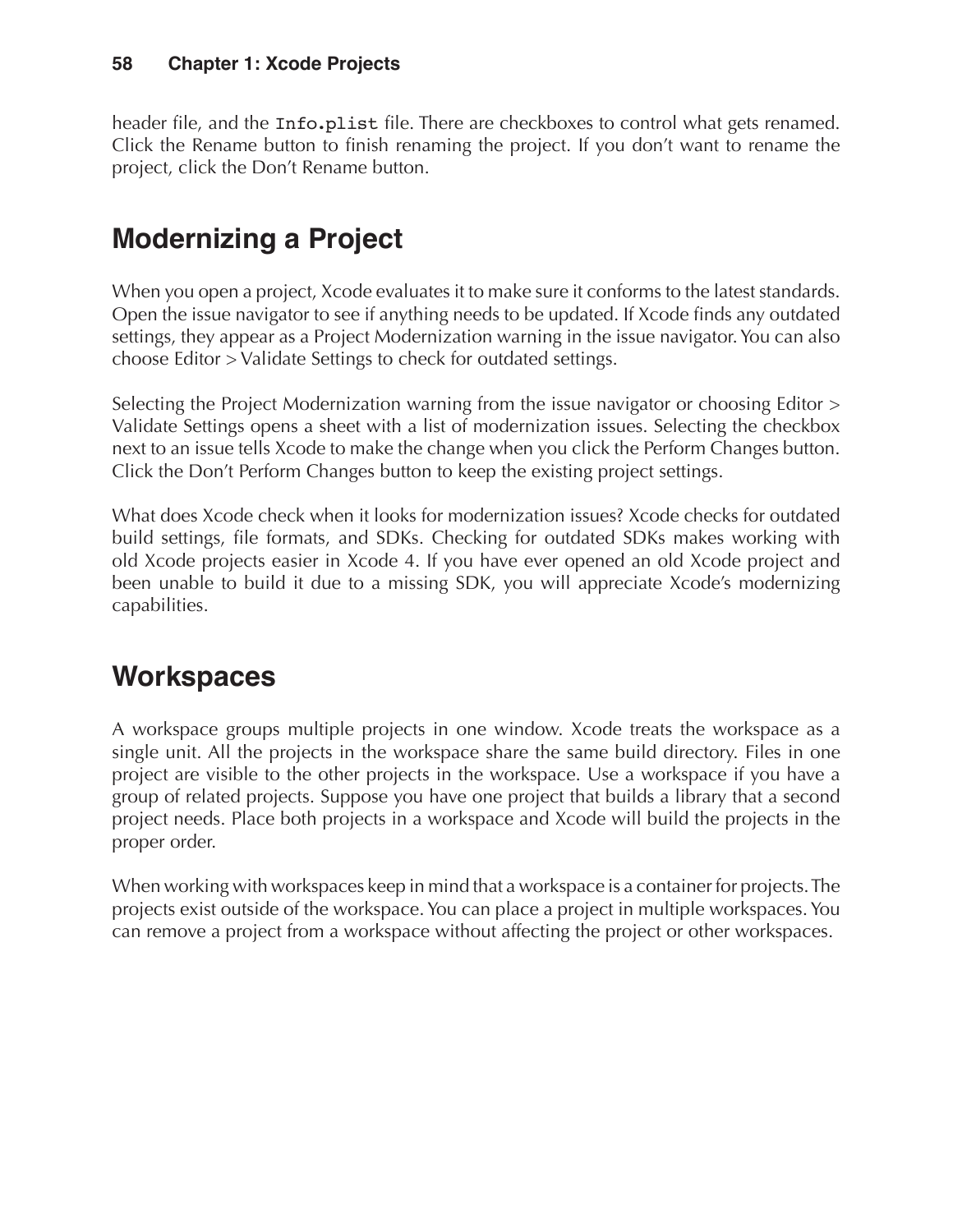## **Creating a Workspace**

There are two ways to create a workspace. First, you can create a workspace out of an existing project by opening the project and choosing File > Save As Workspace. Second, choose File > New > Workspace to create an empty workspace. I recommend giving the workspace a different name than your project to avoid confusion.

When you create a workspace, you'll notice it looks a lot like Xcode's project window. The only visual difference between a workspace window and a project window is a workspace can contain multiple projects.

## **Adding Projects to a Workspace**

There are three ways to add a project to a workspace. First, drag the project to the workspace. Second, choose File > Add Files to WorkspaceName. Third, right-click in the project navigator and choose Add Files to WorkspaceName.

When adding a project to a workspace, make sure you have not selected a project in the project navigator. If you select a project, the project you're trying to add to the workspace gets added to the selected project, not the workspace. The safest way to add a project to the workspace is the third way. Right-click in the project navigator below the projects and choose Add Files to WorkspaceName.

## <span id="page-33-0"></span>**Organizer**

The Organizer is an auxiliary window to perform tasks that aren't tied to a particular project. Use the Organizer to do things you can't do from the project window.

## **Opening the Organizer**

Choose Window > Organizer or click the Organizer button in the project window's toolbar to open the Organizer. At the top of the Organizer are five buttons that correspond to the five sections of the Organizer: Devices, Repositories, Projects, Archives, and Documentation. The Devices section is for iOS developers. Skip to the section ["Organizer for iOS Applications"](#page-34-0)  to learn more about what you can do when you click the Devices button. If you're a member of Apple's paid Mac developer program, clicking the Devices button allows you to add your Mac to the paid developer program's portal.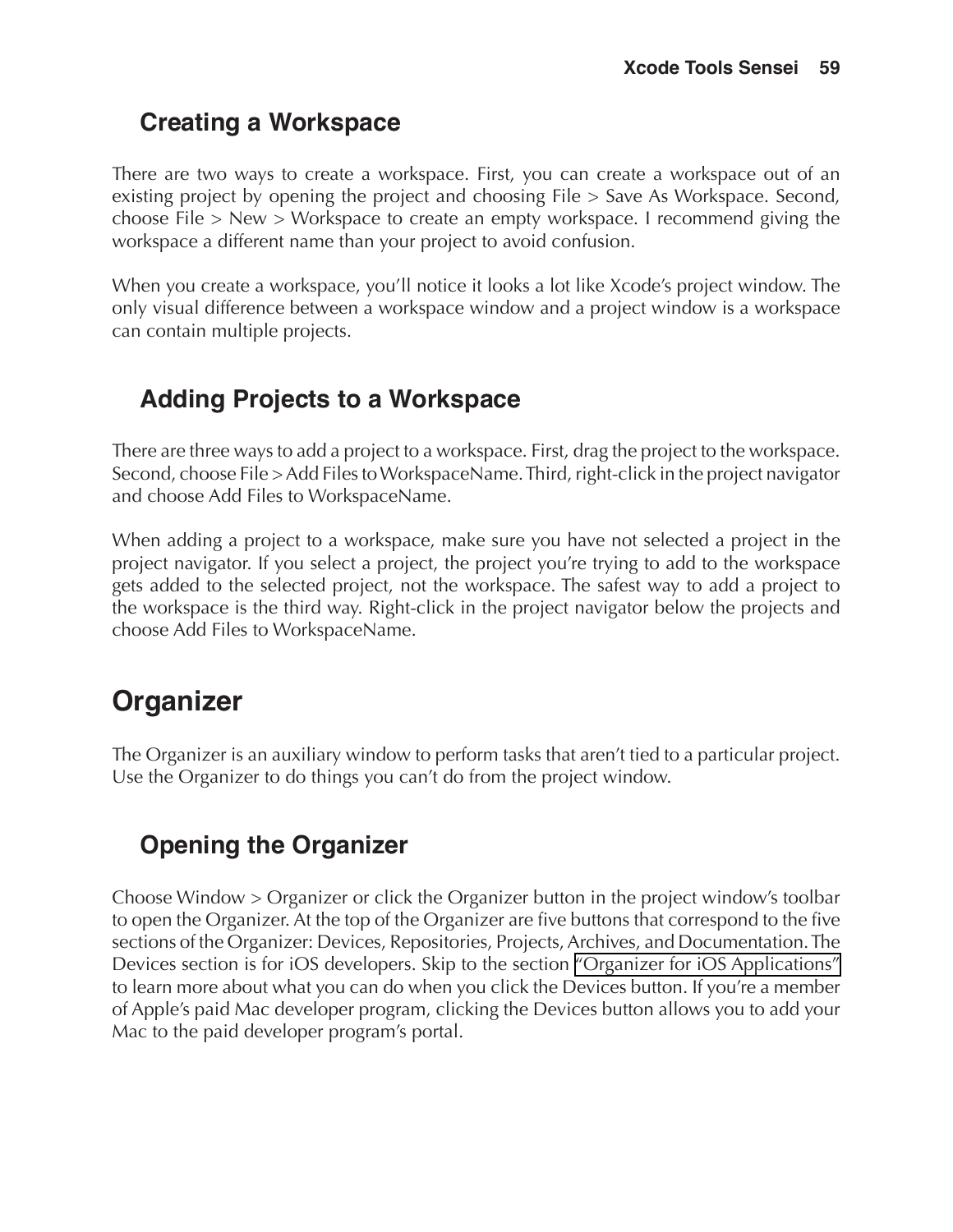The Repositories section shows your version control repositories. Use the repositories window to add new repositories and examine your commit messages. Read Chapter 8, "Version Control", for more information on using version control in Xcode.

The Projects section contains a list of recently opened projects. Use this section to open projects, remove projects from the Organizer, examine snapshots, and delete derived data, like build products and object files. Select a project from the list on the left side of the Organizer to access the project's snapshots and derived data. Right-click the selected project to open the project, reveal the project in the Finder, or remove the project from the Organizer.

The Archives section shows your archived applications. Archive each version of a shipping application so you can test that particular version for bugs that users report. The Archived Applications section lists the project builds you archived when choosing Product > Archive. An archived application is a compressed archive of an iOS or Mac application, similar to a zip archive. From this section you can validate your application to make sure it is ready to submit to the App Store, share copies of the application with testers, and submit the application to the App Store. When sharing a Mac application, you can share it as a Mac App Store package, an application package, or as an archive. You will be asked for a save location. When sharing an iOS application, you can share it as an App Store package or as an archive.

The Documentation section gives you a documentation window to read developer documentation. The section "Reading Developer Documentation" in Chapter 2, "Editing Source Code", contains detailed information on reading documentation.

## <span id="page-34-0"></span>**Organizer for iOS Applications**

When you click the Devices button at the top of the Organizer, you will see two sections on the left side of the Organizer: Library and Devices. The Library section has the items Provisioning Profiles, Software Images, Device Logs, and Screenshots. Older versions of Xcode may have a Developer Profile section. The Devices section has the items Provisioning Profiles, Applications, Console, Device Logs, and Screenshots. If you haven't connected a device to your Mac, you will not see the Provisioning Profiles, Applications, and Console items.

After reading the previous paragraph you noticed both the Library and Devices sections have Provisioning Profiles, Device Logs, and Screenshots items. The Devices section stores the provisioning profiles, device logs, and screenshots for a single device while the Library section stores all profiles, logs, and screenshots.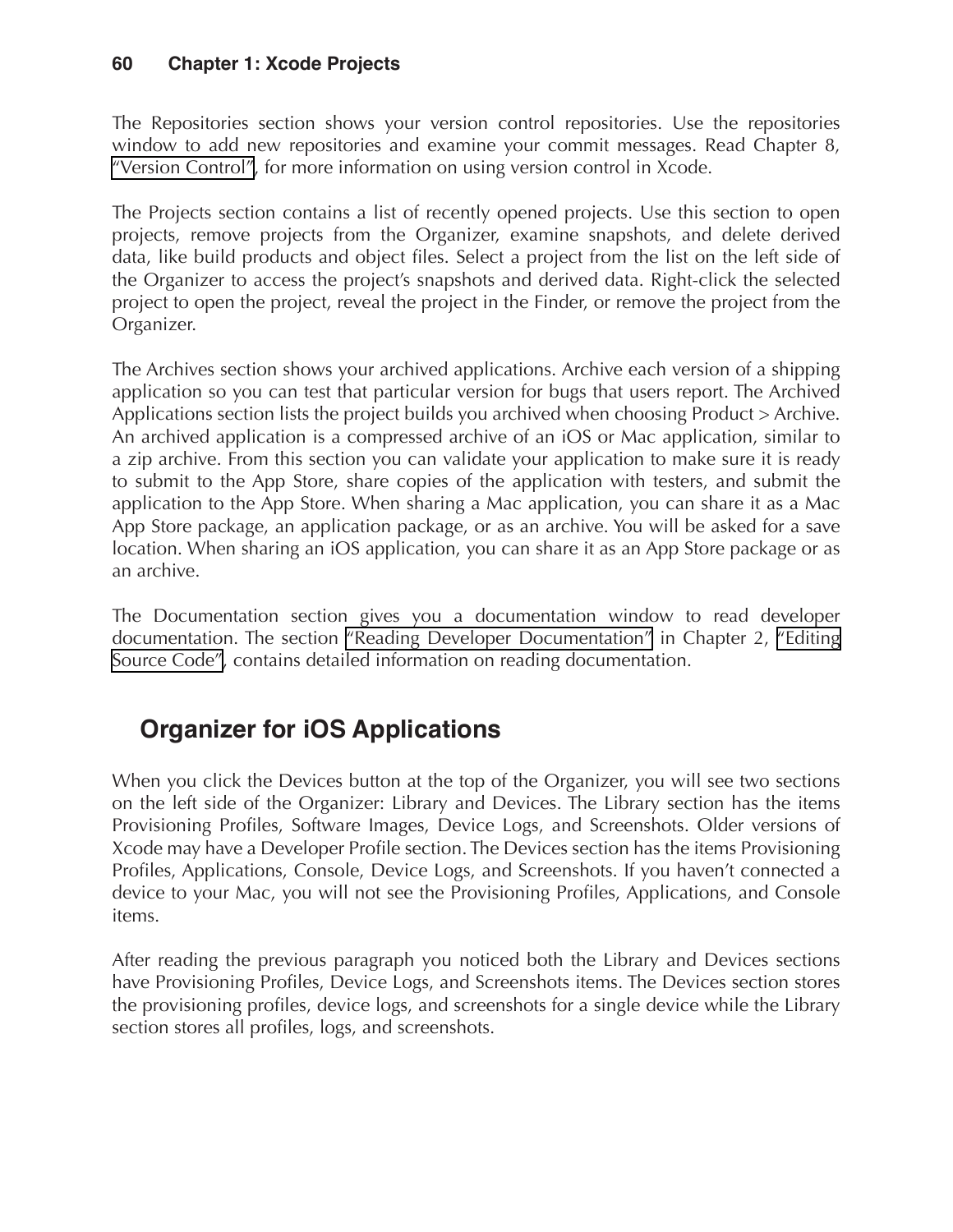### **Developer Profile**

If your version of Xcode has a Developer Profile section, it shows a list of your identities and provisioning profiles. The main use of the developer profile is to transfer your iOS developer information to a new Mac. Export your developer profile to a file, copy the file to the new Mac, and import the profile on the new Mac.

Newer versions of Xcode place this information in the Provisioning Profiles section.

### <span id="page-35-0"></span>**Provisioning Profiles**

Clicking the Provisioning Profiles item shows a list of your provisioning profiles. The Organizer displays the name of each profile and the expiration date. The provisioning profile tells the device to accept applications that you signed. To add a provisioning profile to your device, connect the device to your Mac and drag the provisioning profile to the device's icon in the Organizer.

If you select the Automatic Device Provisioning checkbox, Xcode handles the provisioning for you. Click the Refresh button. If you have a valid provisioning profile, clicking the Refresh does nothing. But if you don't have a valid provisioning profile, you'll be asked for your username and password. Xcode creates a team provisioning profile for you and copies it to your device. iOS provisioning profiles last for one year. Expired provisioning profiles are the most common cause of invalid provisioning profiles.

### **Software Images**

When you upgrade your device to the latest version of iOS, a software image for the latest version is copied to your Mac's hard drive. Selecting Software Images lets you view the images that have been copied to the hard drive and delete them if you don't want them on your hard drive.

### <span id="page-35-1"></span>**Device Logs**

Clicking the Device Logs item shows a list of crash logs and other logs for your iOS devices. The list tells you the application that created the log, what caused the log entry (examples include crashes and low memory conditions), and the date it occurred. Selecting a log from the list displays it in the Organizer.

If your iOS application crashes, drag the crash log to the Device Logs section of the Organizer. Xcode will add symbols to the crash log to make debugging the crash easier.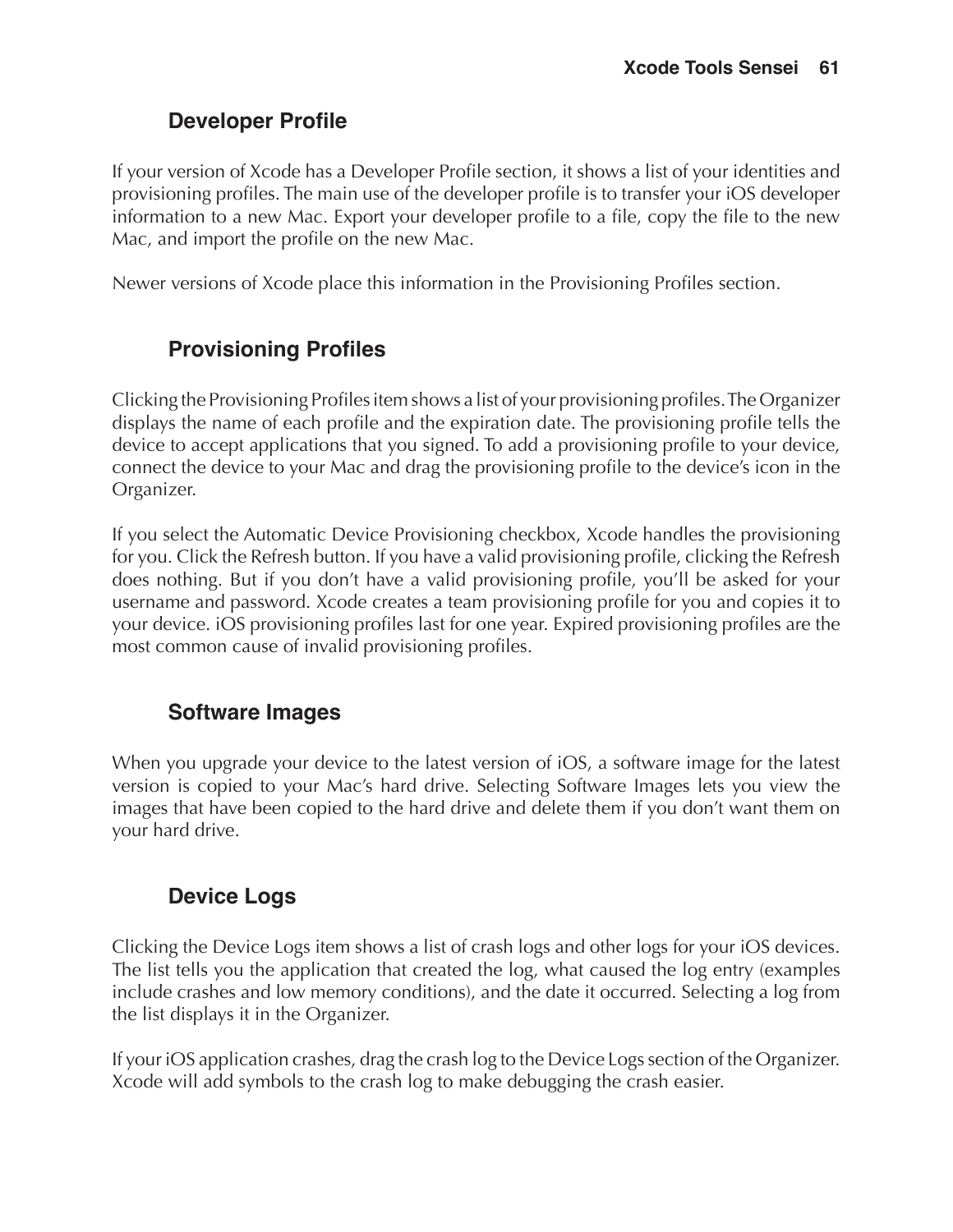In Xcode 4.5 and later the bottom of the Organizer has buttons to import, export, and resymbolicate crash logs. Select a crash log from the list to export or resymbolicate the log.

### <span id="page-36-0"></span>**Screenshots**

The Screenshots section shows screenshots of your iOS applications. The Organizer has two panes for screenshots. The left pane has a list of all the screenshots you've taken. Selecting a screenshot shows a full-size version of it in the right pane. Clicking the Save as Launch Image button makes that screenshot the launch image for a project. When you click the Save as Launch Image button, a window opens with a sheet of open projects. Select a project and click the OK button. When you click the OK button, Xcode adds the screenshot to the project.

To take a screenshot of your device, select Screenshots under Devices. Click the New Screenshot button in the lower right corner of the organizer. The screenshot appears on the right side. To remove a screenshot, select it from the screenshot list and click the Delete button at the bottom of the Organizer.

Clicking the Export button saves the screenshot as a PNG file. Selecting multiple screenshots and selecting the Compare checkbox lets you view the differences between the screenshots. Use the Tolerance slider to adjust the colors of the differences.

### **Devices**

When you connect a device to your Mac, the device appears in the Devices section of the Organizer and a dot appears next to the device. If the color of the dot is not green, it means the device is connected, but not available for development. Select the device and click the Use for Development button. When you tell Xcode to use the device for development, a green dot appears next to the device.

Selecting the device provides general information about the device, including the iOS version, the provisioning profiles, the installed applications, the number of crash logs, and the number of screenshots. Clicking the focus button next to the provisioning profiles, applications, device logs, or screenshots takes you to that section.

After you set the device for development, you can use the Organizer to add provisioning profiles to the device, add applications to the device, view the console, view crash logs, and take screenshots of the device. To be able to add applications and provisioning profiles to your device, you must join the iOS Developer Program and pay the annual membership fee.

The Devices section has the following entries: